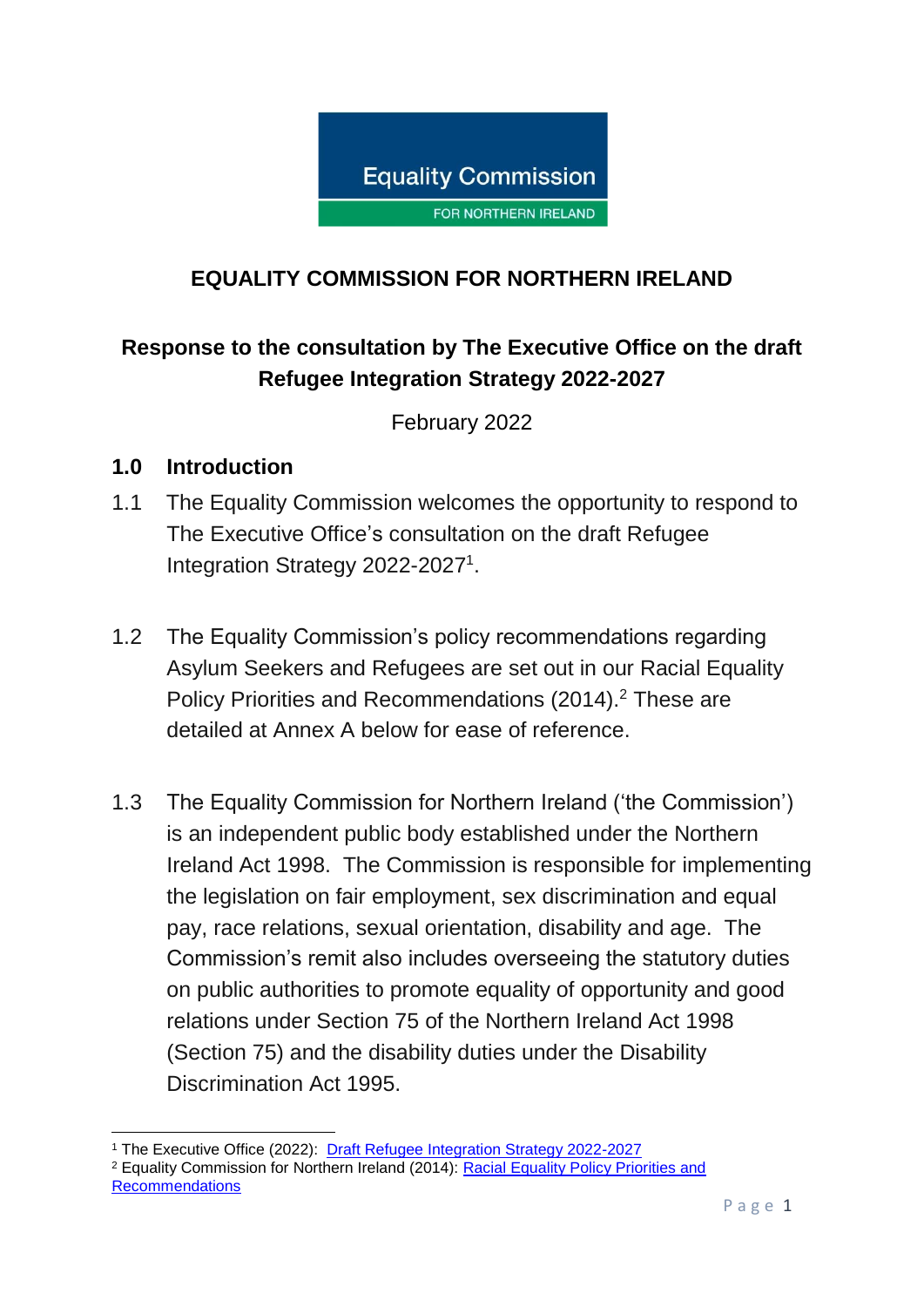- 1.4 The Commission's general duties include:
	- working towards the elimination of discrimination;
	- promoting equality of opportunity and encouraging good practice;
	- promoting positive / affirmative action;
	- promoting good relations between people of different racial groups;
	- overseeing the implementation and effectiveness of the statutory duty on relevant public authorities;
	- keeping the legislation under review;
	- promoting good relations between people of different religious belief and/or political opinion.

## **2.0 Background**

- 2.1 The Commission notes that figures for the numbers of refugee and asylum seeker in Northern Ireland are not ordinarily published in a disaggregated form, and so that it difficult to assess how many refugees live here. However, Murphy and Vieten (2017) estimate that there are 200-300 new asylum seekers per year<sup>3</sup>. McNulty (2021) advises that, as of June 2020, there were 841 asylum seekers living in National Asylum Support Service (NASS) accommodation and a further 11 more people receiving support without accommodation<sup>4</sup>.
- 2.2 Murphy and Vieten (2017) highlight a wide range of gaps in provision for asylum seekers and refugees, including:
	- Lack of legal support;

<sup>3</sup> Murphy, F. and Vieten, U.M. (2017): [Asylum Seekers and Refugees experiences of life in Northern](https://www.qub.ac.uk/home/media/Media,784971,en.pdf)  [Ireland,](https://www.qub.ac.uk/home/media/Media,784971,en.pdf) page 15 The Detail (2015) have estimated that numbers are higher: [New figures reveal 500 seeking asylum in](https://www.thedetail.tv/articles/500-seeking-aslyum-in-northern-ireland)  [Northern Ireland](https://www.thedetail.tv/articles/500-seeking-aslyum-in-northern-ireland) <sup>4</sup> McNulty, M. (2021): [Refugees in Northern Ireland 2020-21 -](https://www.embraceni.org/wp-content/uploads/2021/06/Refugees-in-N-I-EMBRACE-20%E2%80%9321-Final-version.pdf) some basic facts, page 9 (Belfast: Embrace).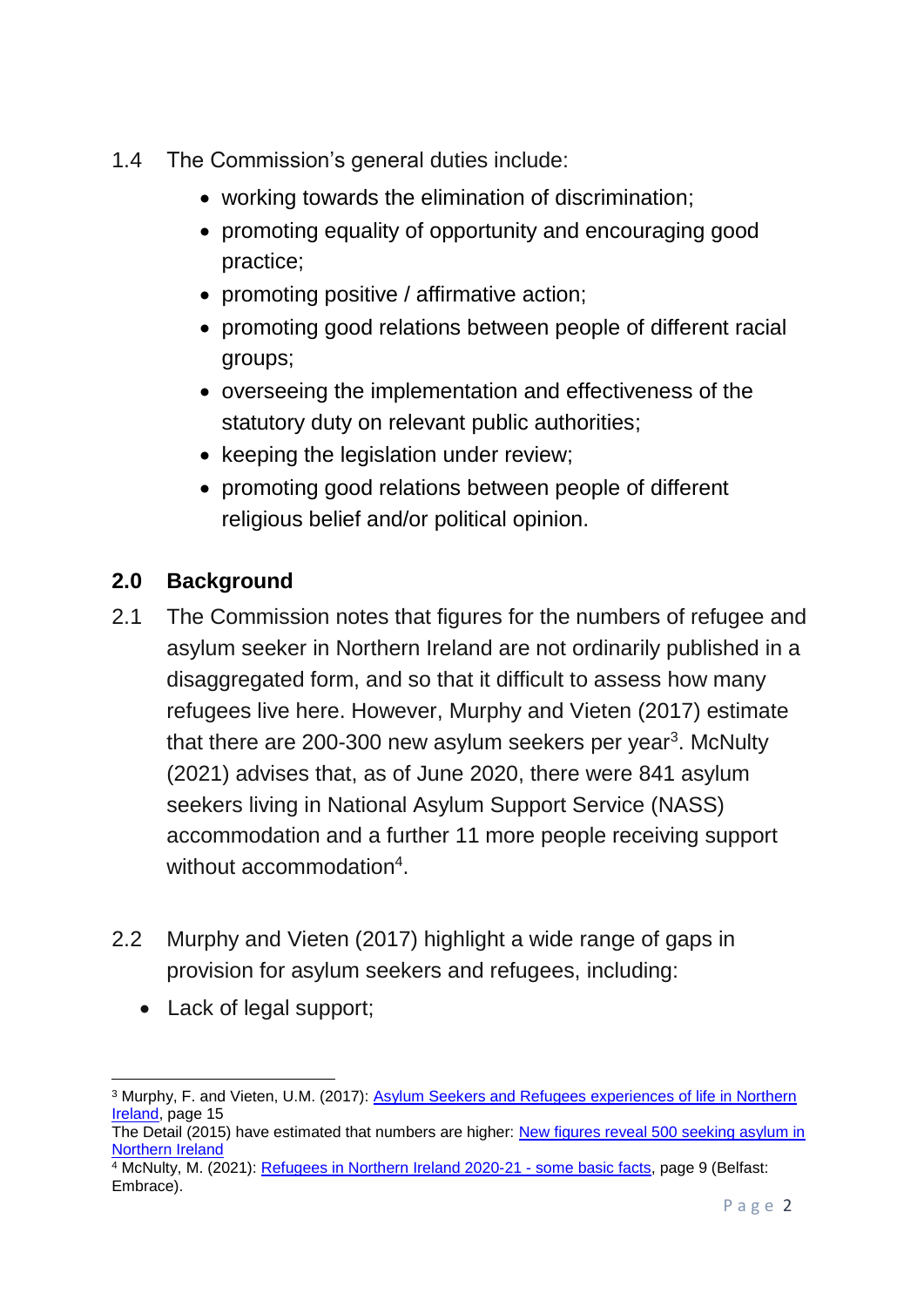- Problems accessing information about rights and entitlements;
- Poor sub-standard housing;
- Poor or little support during transition to refugee status;
- Fear about making complaints to public officials;
- Lack of support for mental health issues and for victims of torture;
- Insufficient assistance with recognition of qualifications;
- Insufficient information about health services:
- Need for access to accredited English classes (with childcare provided)<sup>5</sup>.
- 2.3 International human rights bodies, academics, national and local groups working to support asylum seekers have expressed concerns about negative attitudes and a rise in racist hate crime, developments that must be considered antithetical to social cohesion (see section 3 below).

## **3.0 Public Attitudes and hate crime**

- 3.1 Michael and Devine have drawn attention to narrow support (52%) shown in a 2005 NILT survey for allowing asylum seekers suffering persecution in their own countries to stay in Northern Ireland (only 20% disagreed), noting that opinion was split over whether the government should be allowed to put asylum seekers in detention until their right to remain in the country has been decided (49% were in favour, and 42% were not) $6$ .
- 3.3 Although by 2012, attitudes had shifted slightly, with 58 per cent agreeing that asylum seekers be allowed to stay on Northern Ireland, almost one third agreed that asylum seekers should

<sup>1</sup> <sup>5</sup> Murphy, F. and Vieten, U.M. (2017): [Asylum Seekers and Refugees experiences of life in Northern](https://www.qub.ac.uk/home/media/Media,784971,en.pdf)  [Ireland,](https://www.qub.ac.uk/home/media/Media,784971,en.pdf) page iv.

<sup>6</sup> [A welcoming Northern Ireland? Understanding sentiment towards asylum](https://www.ark.ac.uk/ARK/sites/default/files/2018-11/update124.pdf) seekers and refugees, ARK research update No.124..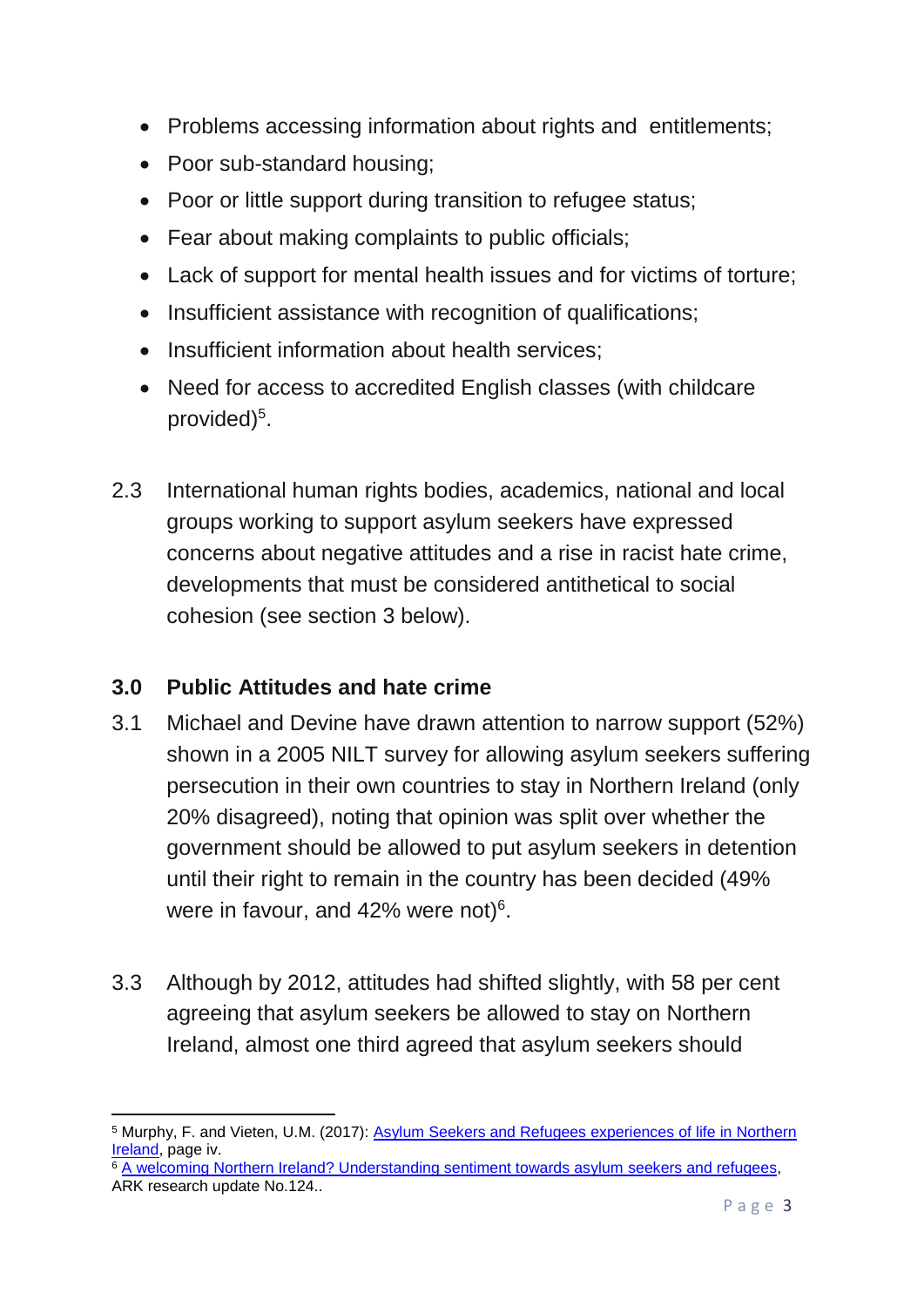always or ordinarily be detained, though with exceptions made for vulnerable groups such as children and older people.

- 3.4 The research noted that attitudes varied according to a range of personal and geographic characteristics e.g. strongest support was from those living in religiously-mixed areas (65%), and living in urban areas (67%). Attitudes also varied according to political party support: Alliance Party (93%), UUP (82%), SDLP (72%), Sinn Féin (69%) and DUP (49%). There were also differences by age, with 18-24 year olds being least likely to concur with the statement that 'asylum seekers should never be held in detention centres (44%), and 55- 64 year olds being most likely (70%).
- 3.5 Michael and Devine (2018) also report that 'there is much evidence that asylum seekers and refugees in Northern Ireland experience repeat harassment in their neighborhoods, including arson and criminal damage, with some forced to leave their homes' and note that 'the collective impact of these experiences has demonstrable negative effects on health and wellbeing<sup>'7</sup>.
- 3.6 McVeigh (2015)<sup>8</sup>, Doebler et al (2018)<sup>9</sup> and Lippard and McNamee  $(2021)^{10}$  have highlighted increased negativity and increasing numbers of racist hate crimes, towards ethnic minorities in Northern Ireland as a cause for concern.

 $\overline{a}$ 

<sup>7</sup> Michael, L. and Devine, P. (November 2018): [A welcoming Northern Ireland? Understanding](https://www.ark.ac.uk/ARK/sites/default/files/2018-11/update124.pdf)  [sentiment towards asylum](https://www.ark.ac.uk/ARK/sites/default/files/2018-11/update124.pdf) seekers and refugees, ARK research update No.124. See also: BBC (2021): [Refugees: 'Racist events' stopped resettlement of refugees in NI](https://www.bbc.co.uk/news/uk-northern-ireland-59654654) [DUP councillor Marc Collins faces backlash for Carrickfergus asylum seeker comments -](https://www.belfasttelegraph.co.uk/news/northern-ireland/dup-councillor-marc-collins-faces-backlash-for-carrickfergus-asylum-seeker-comments-40679142.html)

[BelfastTelegraph.co.uk](https://www.belfasttelegraph.co.uk/news/northern-ireland/dup-councillor-marc-collins-faces-backlash-for-carrickfergus-asylum-seeker-comments-40679142.html)

McNulty (2021), Op. cit, page 19 points out that there has also been considerable goodwill towards refugees.

<sup>8</sup> McVeigh. R. (2015): Living the peace process in reverse: racist violence and British nationalism in [Northern Ireland](https://irr.org.uk/article/racist-violence-and-british-nationalism-in-northern-ireland/)

 $9$  Doebler, S., [McAreavey,](https://scholar.google.com/citations?user=tgV3PNsAAAAJ&hl=en&oi=sra) R and Shortall, S. (2018): Is racism the new sectarianism? Negativity [towards immigrants and ethnic minorities in Northern Ireland 2004 to 2015,](https://www.tandfonline.com/doi/full/10.1080/01419870.2017.1392027)

<sup>10</sup> Lippard, C.D and McNamee, C.B (2021): [Are Refugees Really Welcome? Understanding Northern](https://academic.oup.com/jrs/article/34/3/3091/6154339)  [Ireland Attitudes Towards Syrian Refugees,](https://academic.oup.com/jrs/article/34/3/3091/6154339) *Journal of Refugee Studies*, Volume 34, Issue 3, September 2021, pages 3091–3112.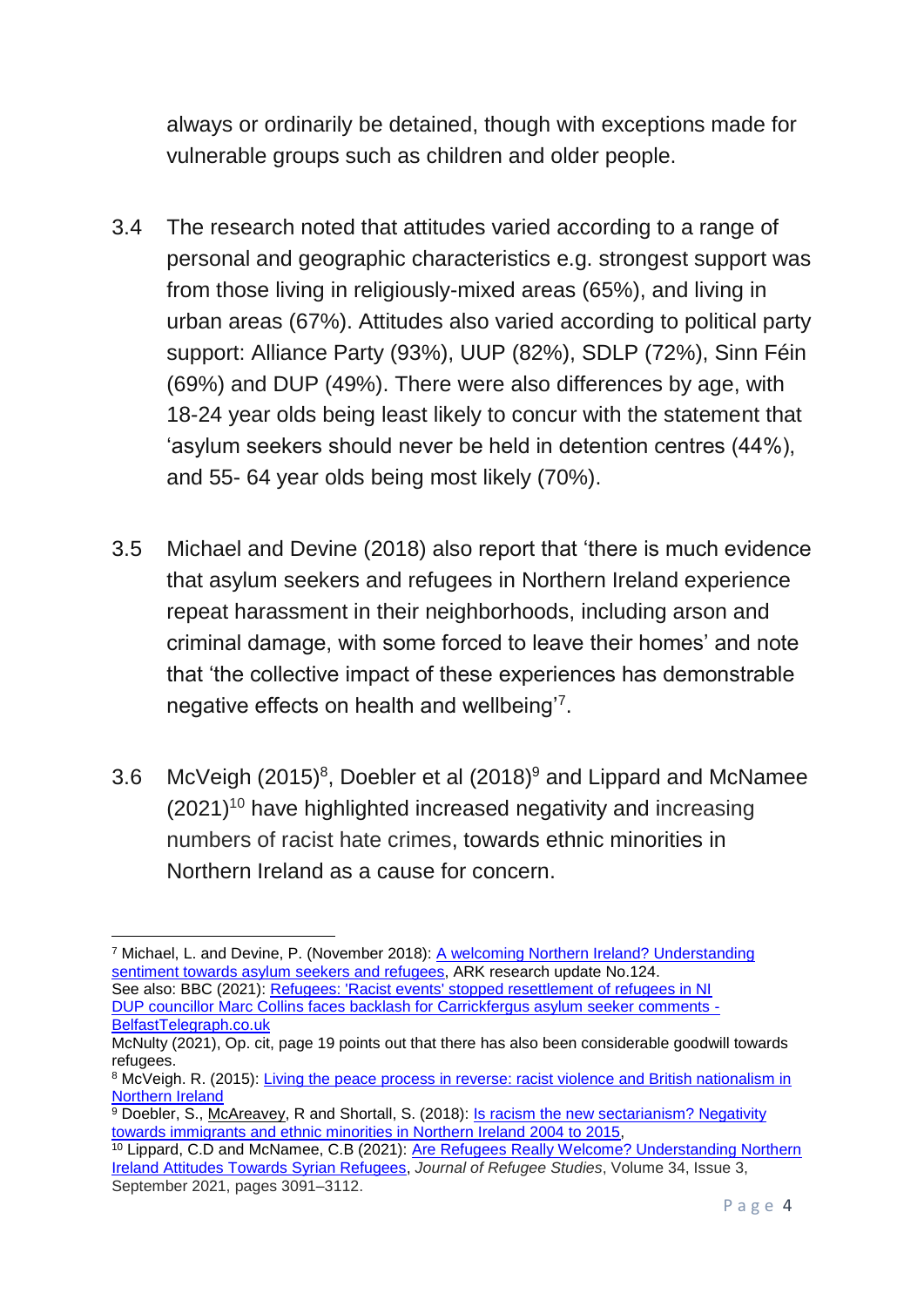- 3.7 The United Nations Committee on the Elimination of All Forms of Racial Discrimination has also commented on the increase in racist hate crime in Northern Ireland noting that a 'large number of racist hate crimes seem to go unpunished'. The Committee also expressed concern at the negative portrayal of ethnic or ethnoreligious minority communities, immigrants, asylum-seekers and refugees by the media and the rise in racist hate speech on the Internet<sup>11</sup>.
- 3.8 The Advisory Committee on the Framework Convention for the Protection of National Minorities has also noted these trends<sup>12</sup> and recommended that:

'The authorities should intensify their efforts to counter the increasing climate of inter-ethnic prejudice and hate speech by stepping up efforts and initiatives to promote tolerance and intercultural dialogue, firmly condemning derogatory and racially hostile language in public discourse and calling on all political parties to refrain from using it. The Advisory Committee also calls on the authorities to engage with media outlets to promote a more nuanced understanding and reporting of facts to avoid fuelling intolerant and ethnically hostile behaviour while promoting the use of less derogatory language'.<sup>13</sup>

3.9 The Commission welcomes the commitment in the draft Strategy to 'a future where there is zero tolerance of racism'<sup>14</sup>. We look forward to the positive outworking of the Department of Justice's

**<sup>.</sup>** <sup>11</sup> United Nations Committee on the Elimination of All Forms of Racial Discrimination (2017): [Concluding observations on the twenty-first to twenty-](https://tbinternet.ohchr.org/_layouts/15/treatybodyexternal/Download.aspx?symbolno=CERD%2fC%2fGBR%2fCO%2f21-23&Lang=en) third periodic reports of the United Kingdom of [Great Britain and Northern Ireland](https://tbinternet.ohchr.org/_layouts/15/treatybodyexternal/Download.aspx?symbolno=CERD%2fC%2fGBR%2fCO%2f21-23&Lang=en) CERD/C/GBR/CO/21-23, paragraph 15, page 4.

 $12$  Advisory Committee on the Framework Convention for the Protection of National Minorities (2017): [Fourth Opinion on the United Kingdom adopted on 26 May 2016,](https://rm.coe.int/16806fb9ab) ACFC/OP/IV(2016)005, paragraphs 72-73, page 25.

<sup>&</sup>lt;sup>13</sup> Advisory Committee on the Framework Convention for the Protection of National Minorities (2017): [Fourth Opinion on the United Kingdom adopted on 26 May 2016,](https://rm.coe.int/16806fb9ab) ACFC/OP/IV(2016)005, paragraph 76, page 26.

<sup>14</sup> The Executive Office (2021): [The draft Refugee Integration Strategy 2022-2027,](https://consultations.nidirect.gov.uk/teo/refugee-integration-strategy-for-northern-ireland/supporting_documents/Refugee%20Integration%20Strategy%20%20full%20Document.pdf) page 14.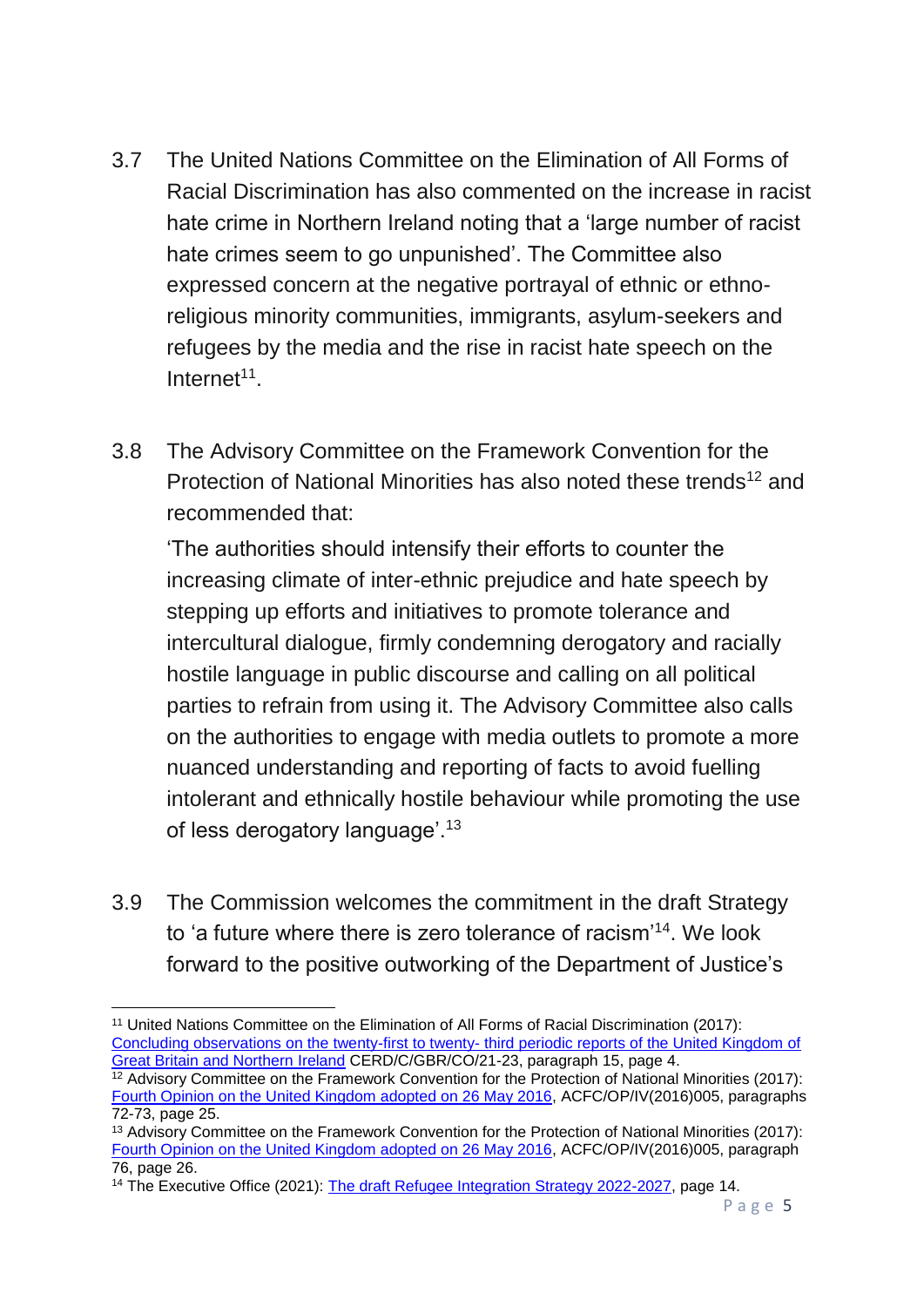response to the Review of Hate Crime legislation undertaken by Judge Marrinan<sup>15</sup> which we hope will lead to a reduction in hate speech and hate crime. However, further work will also be needed, in addition to that undertaken in the sphere of criminal justice, to address negative attitudes which can give rise to hate speech and hate crime.

- 3.10 The Refugee Studies Centre<sup>16</sup>and Lippard and McNamee<sup>17</sup> have suggested that there are particular barriers to refugee integration in Northern Ireland arising from the political and religious divisions in society here.
- 3.11 These findings imply that there is work to be done in raising awareness amongst the host population of the circumstances and needs of asylum seekers and refugees here and promoting antiracism, potentially with approaches targeted at different segments of the population.
- 3.12 The Equality Commission **recommends** that 'Learning from the previous Unite Against Hate campaign and from other countries, for example Australia<sup>18</sup>...Government use complementary strategies and work at multiple levels to prevent and support antiracism in the long-term; focuses on changing behaviours as well as changing attitudes; adapts strategies to different settings and audiences; targets anti-racism initiatives towards priority areas (e.g. workplace, sport and the media) and builds on locally

<sup>&</sup>lt;sup>15</sup> Department of Justice (2021): **Review of Hate Crime Legislation in Northern Ireland - Departmental** [Response](https://www.justice-ni.gov.uk/sites/default/files/publications/justice/review-of-hate-crime-legislation-doj-response.pdf)

 $16$  Malischewski, C.A. (2013): Integration in a divided society? Refugees and asylum seekers in Northern Ireland, Working Paper, Series 91, Refugee Studies Centre, University of Oxford. See also:

<sup>1717</sup> Lippard, C.D and McNamee, C.B (2021): [Are Refugees Really Welcome? Understanding](https://academic.oup.com/jrs/article/34/3/3091/6154339)  [Northern Ireland Attitudes Towards Syrian Refugees,](https://academic.oup.com/jrs/article/34/3/3091/6154339) *Journal of Refugee Studies*, Volume 34, Issue 3, September 2021, pages 3091–3112.

<sup>&</sup>lt;sup>18</sup> Individual, community and societal levels.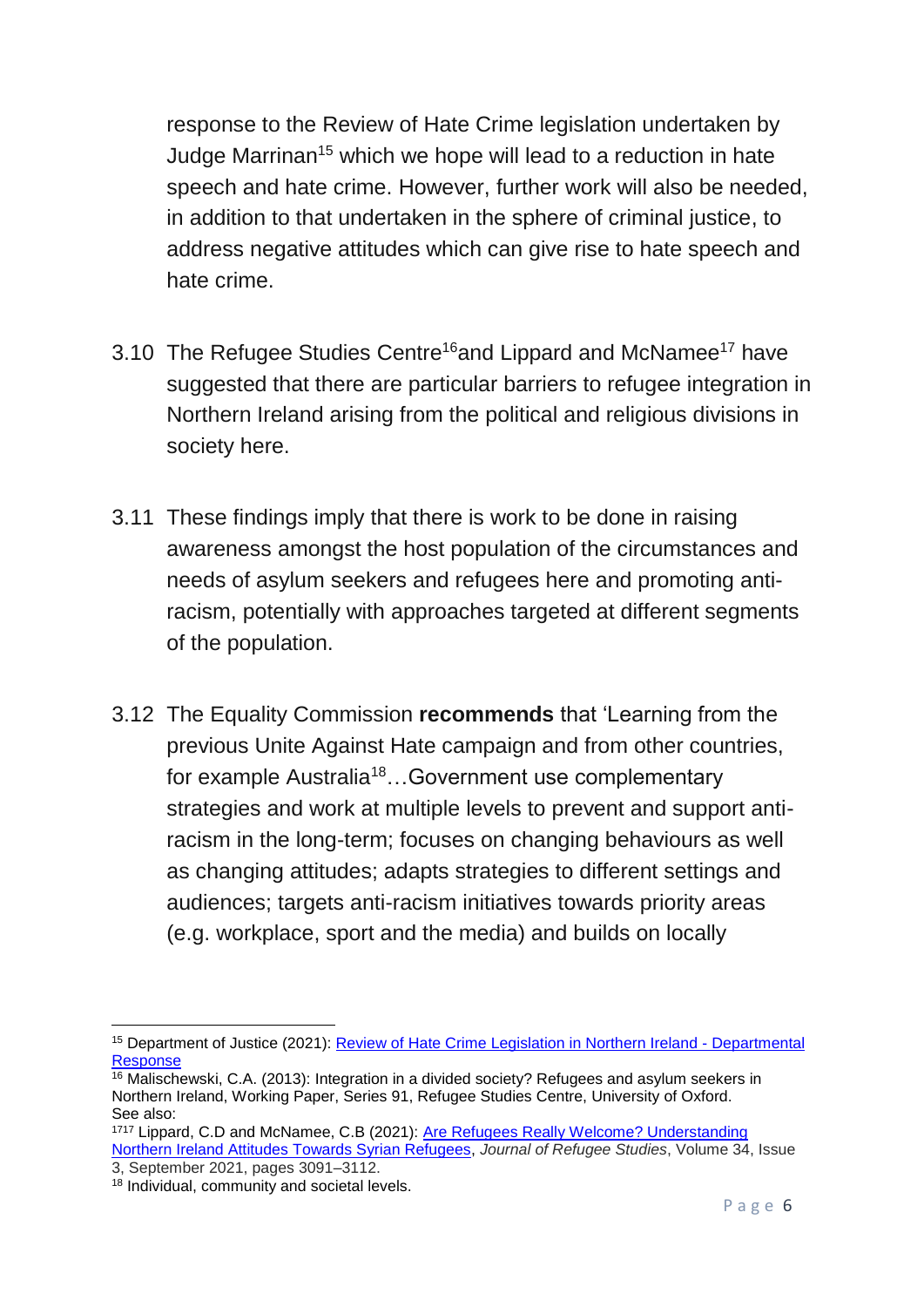developed programs'.<sup>19</sup> In particular, we emphasise the importance of using early intervention in education to combat negative attitudes, reduce racism and promote good relations<sup>20</sup>.

#### **4.0 Comments on the draft Strategy**

- 4.1 The Commission welcomes the commitment in the draft Refugee Integration Strategy that the Executive will take action to support people seeking asylum and those recognised by the Home Office as refugees or otherwise in need of protection because of a wellfounded fear of persecution due to race, religion, nationality, political opinion or membership of a social group<sup>21</sup>.
- 4.2 We note the vision set out in the draft Strategy for 'a cohesive and shared society where refugees and asylum seekers are valued and feel safe, are integrated into communities and are supported to reach their full potential'<sup>22</sup>.
- 4.3 The Commission welcomes the recognition in the draft Strategy that support for integration should commence at the point of application for asylum<sup>23</sup>. It is important that at the earliest possible stage, steps are taken to minimise barriers to social cohesion.
- 4.4 We also welcome the acknowledgement that integration is a two way process $24$ . The reflection of this reality in the vision statement through reference to the context of an intercultural society (where cultural differences are acknowledged and respected) would bolster the inclusivity of the statement as well as emphasising the

 $20$  Equality Commission for Northern Ireland (2014): Racial Equality policy priorities and [recommendations,](https://www.equalityni.org/ECNI/media/ECNI/Publications/Delivering%20Equality/RacialEquality_PolicyPosition2014.pdf) paragraph 3.12, page 11.

<sup>23</sup> The Executive Office (2021): [The draft Refugee Integration Strategy 2022-2027,](https://consultations.nidirect.gov.uk/teo/refugee-integration-strategy-for-northern-ireland/supporting_documents/Refugee%20Integration%20Strategy%20%20full%20Document.pdf) page 21

**<sup>.</sup>** <sup>19</sup> Australian Human Rights Commission (2013): Racism - [it stops with me and the national anti](https://humanrights.gov.au/our-work/race-discrimination/publications/racism-it-stops-me-and-national-anti-racism-strategy-one)racism [strategy one year on](https://humanrights.gov.au/our-work/race-discrimination/publications/racism-it-stops-me-and-national-anti-racism-strategy-one) , page 6.

<sup>&</sup>lt;sup>21</sup> The Executive Office (2021): [The draft Refugee Integration Strategy 2022-2027,](https://consultations.nidirect.gov.uk/teo/refugee-integration-strategy-for-northern-ireland/supporting_documents/Refugee%20Integration%20Strategy%20%20full%20Document.pdf) page 6.

<sup>&</sup>lt;sup>22</sup> The Executive Office (2021): [The draft Refugee Integration Strategy 2022-2027,](https://consultations.nidirect.gov.uk/teo/refugee-integration-strategy-for-northern-ireland/supporting_documents/Refugee%20Integration%20Strategy%20%20full%20Document.pdf) page 13.

<sup>&</sup>lt;sup>24</sup> The Executive Office (2021): [The draft Refugee Integration Strategy 2022-2027,](https://consultations.nidirect.gov.uk/teo/refugee-integration-strategy-for-northern-ireland/supporting_documents/Refugee%20Integration%20Strategy%20%20full%20Document.pdf) page 12.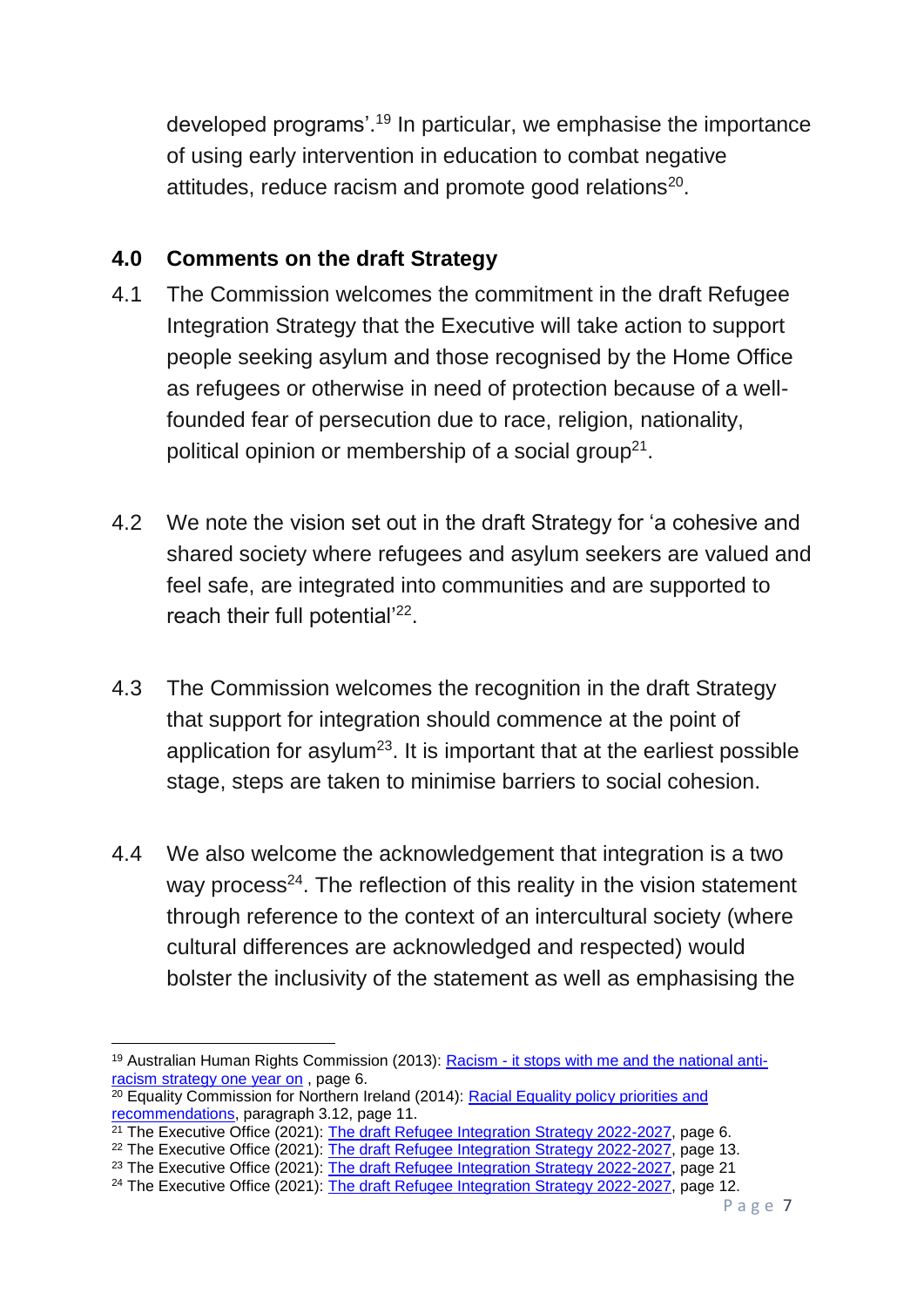interdependent nature of our society as recognised in 'Together: Building a United Community<sup>'25</sup>.

- 4.5 Although the draft Strategy emphasises that 'the integration of refugees into local communities and societies here is a common goal that all government departments and public authorities, district councils and partners in the voluntary and community sector must work towards in order to build a united and cohesive community<sup>'26</sup>, there is little detail of actions focused on local communities. The Commission **recommends** that the Strategy consider what the implications for integration and the development of an intercultural society are for the host communities as well as for of asylum seekers and refugees.
- 4.6 We acknowledge, as broadly appropriate, the four high-level outcomes set out in the strategy:

*Outcome 1:* Refugees and asylum seekers are valued and respected Refugees and asylum seekers are respected as members of our communities and their presence, knowledge and contribution to society is recognised and valued;

*Outcome 2:* Refugees and asylum seekers are safe and feel secure Refugees and asylum seekers feel welcome and live here safely without fear of persecution or discrimination resulting from their immigration status;

*Outcome 3:* Refugees and asylum seekers exercise their rights and responsibilities Refugees and asylum seekers are integrated

<sup>&</sup>lt;sup>25</sup> OFMDFM (2013): [Together: Building a United Community,](https://www.executiveoffice-ni.gov.uk/sites/default/files/publications/ofmdfm_dev/together-building-a-united-community-strategy.pdf) page 4, para 3.14 page 56, para 5.40, page 96.

<sup>26</sup> The Executive Office (2021): [The draft Refugee Integration Strategy 2022-2027,](https://consultations.nidirect.gov.uk/teo/refugee-integration-strategy-for-northern-ireland/supporting_documents/Refugee%20Integration%20Strategy%20%20full%20Document.pdf) page 15.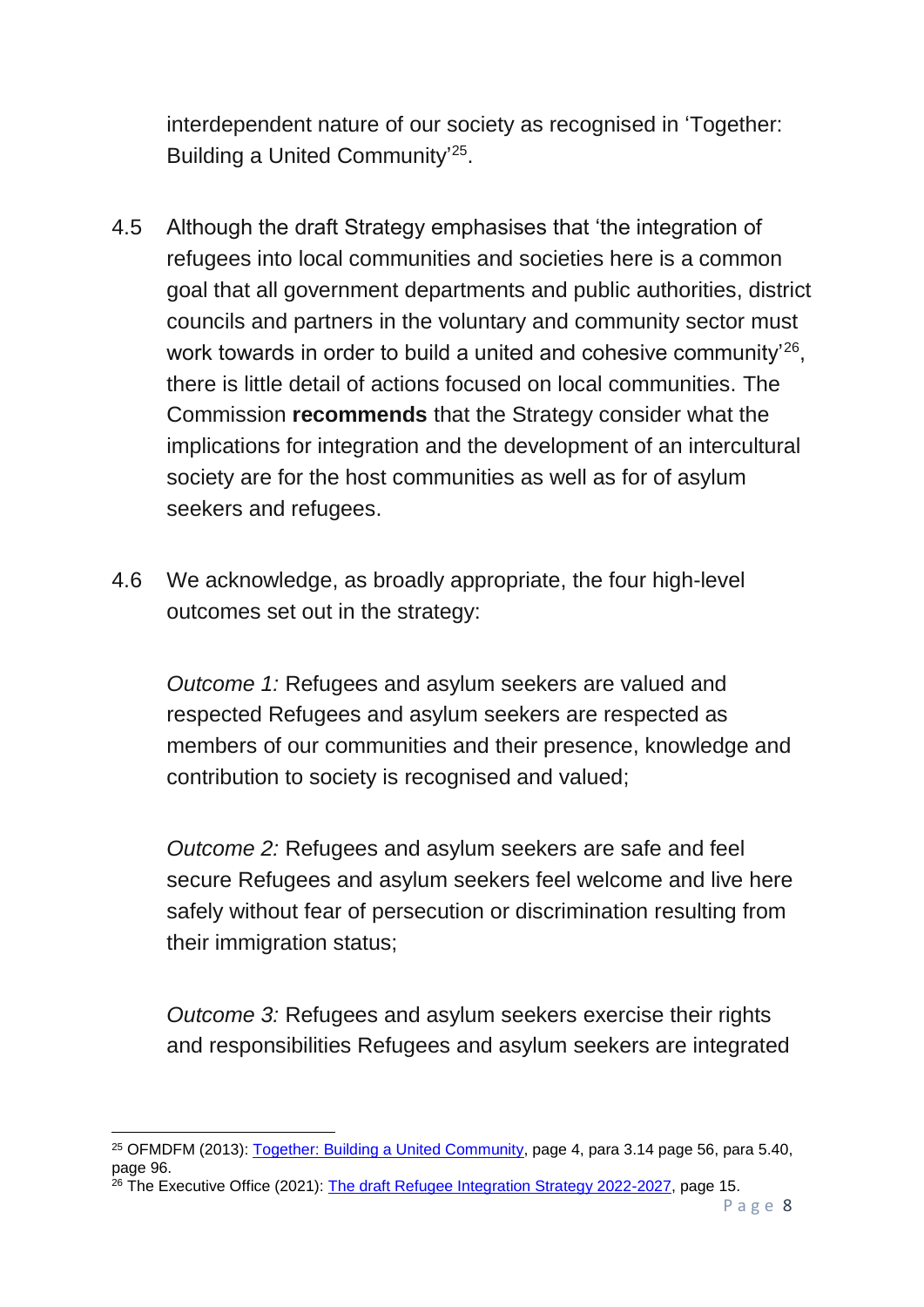into diverse and inclusive communities and are aware of and able to exercise their rights and responsibilities;

*Outcome 4:* Refugees and asylum seekers are supported to achieve their full potential Refugees and asylum seekers have access to services and support to achieve their full potential<sup>27</sup>.

- 4.7 The Commission also acknowledges that the strategy is a highlevel framework and, therefore, **recommends** that, for it to be effective, it should be populated with specific time-bound actions with lead responsibility attributed to particular Departments.
- 4.8 The Commission also **recommends** that the actions should be outcome focused with links to specific Northern Ireland orientated indicators, based on the Home Office Indicators of Integration.<sup>28</sup>
- 4.9 It is recognised in the [Racial Equality Strategy 2015-2025](https://www.executiveoffice-ni.gov.uk/sites/default/files/publications/ofmdfm/racial-equality-strategy-2015-2025.pdf) that there is a paucity of available racial equality data in Northern Ireland and an inter-departmental working group was subsequently established in January 2022 to develop a co-ordinated approach to ethnic equality monitoring. The Commission **recommends** that a data development agenda in respect of appropriate local statistics linked to the Home Office Indicators of Integration is considered as part of the ongoing work of the cross-departmental working group on ethnic equality monitoring.
- 4.10 Many stakeholders have highlighted the increasingly 'hostile environment' for asylum seekers created by the UK Government's immigration policy<sup>29</sup>. The Commission notes the reference in the

**<sup>.</sup>** <sup>27</sup> The Executive Office (2021): [The draft Refugee Integration Strategy 2022-2027,](https://consultations.nidirect.gov.uk/teo/refugee-integration-strategy-for-northern-ireland/supporting_documents/Refugee%20Integration%20Strategy%20%20full%20Document.pdf) page 13. <sup>28</sup> Home Office (2019): [Indicators of Integration](https://assets.publishing.service.gov.uk/government/uploads/system/uploads/attachment_data/file/835573/home-office-indicators-of-integration-framework-2019-horr109.pdf) 2019, Third Edition

<sup>&</sup>lt;sup>29</sup> O'Hara, L. and Orr, K. (2021): Children and families affected by immigration status and No [Recourse to Public Funds](https://www.niccy.org/media/3953/niccy-nrpf-paper-final-7-october-2021.pdf) (NI Commissioner for Children and Young People).

Bassett, M. (2022): [Can Stormont roll back the hostile environment?](https://caj.org.uk/2022/01/26/can-stormont-rollback-the-hostile-environment/) Committee on the Administration of Justice).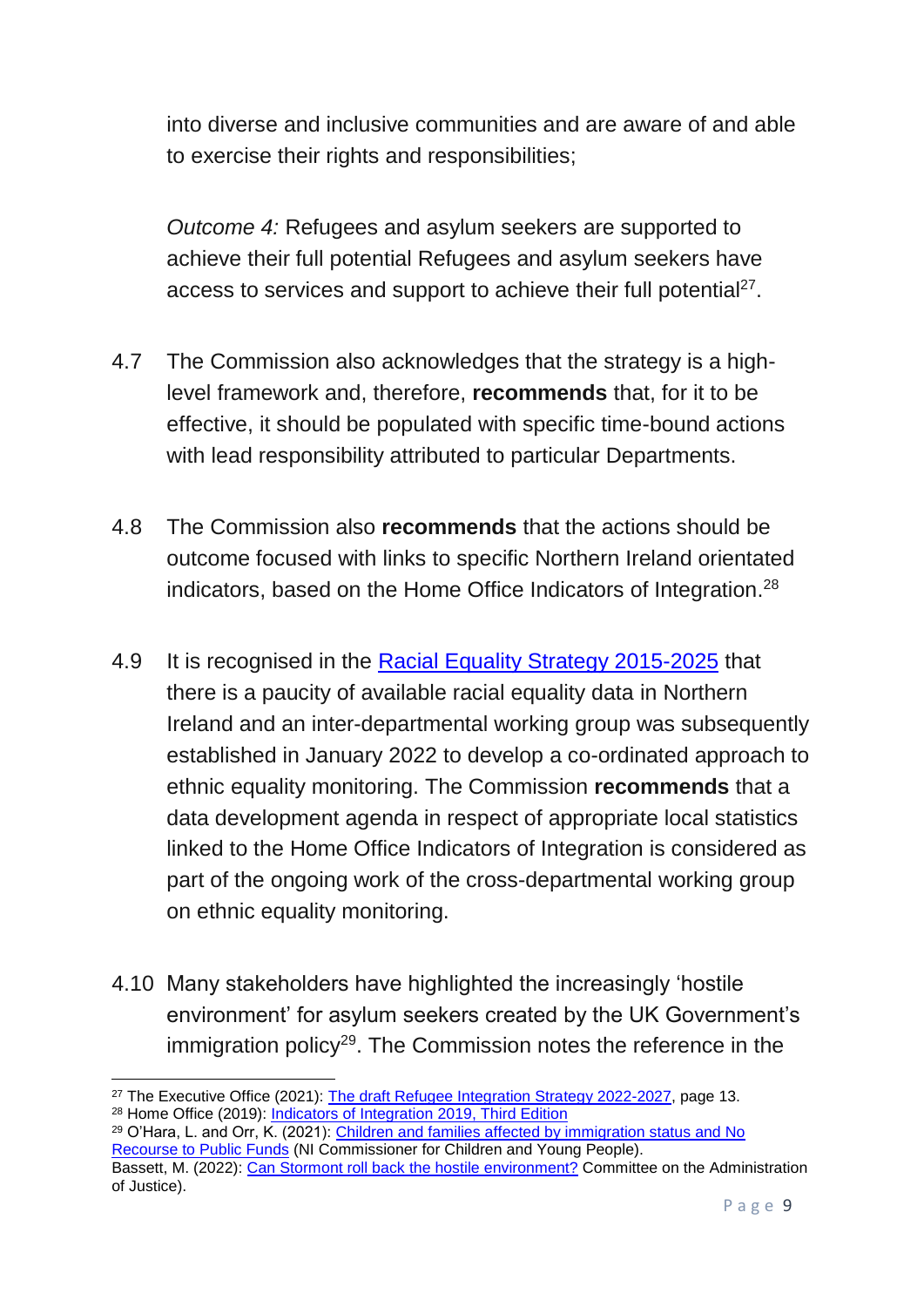draft Strategy to the damaging effects of this approach 'The asylum process and the restrictions it imposes affect every aspect of life and can have serious and long term repercussions on physical and mental health and on the individual's journey towards integration<sup>'30</sup>. It is essential that the final Strategy contains actions that can effectively mitigate against such repercussions.

## **Actions to Achieve Outcome 1**

## **Engagement and Inclusion**

- 4.11 The Commission acknowledges the commitments in the draft Strategy to the principals of 'upholding the rights and dignity of all refugees and asylum seekers' and to supporting 'refugees and asylum seekers to achieve their full potential'<sup>31</sup>. These commitments imply the importance of asylum seekers and refugees being able to exercise individual and collective agency in the development of public policy and the delivery of public services that are relevant to their wellbeing and the realisation of their potential.
- 4.12 McVeigh (2002) emphasises the need:

'…to include refugees and asylum seekers at every level in this work whenever they feel that their involvement is appropriate.

House of Commons Committee of Public Accounts (2019): [Windrush Generation and the Home](https://publications.parliament.uk/pa/cm201719/cmselect/cmpubacc/1518/1518.pdf)  [Office,](https://publications.parliament.uk/pa/cm201719/cmselect/cmpubacc/1518/1518.pdf) Eighty-second report of session 2017-2019, HC 158.

National Audit Office (2018): [Handling of the Windrush situation](https://www.nao.org.uk/wp-content/uploads/2018/12/Handling-of-the-Windrush-situation-1.pdf) Wendy Williams (2020): [Windrush Lessons Learned Review,](https://assets.publishing.service.gov.uk/government/uploads/system/uploads/attachment_data/file/874022/6.5577_HO_Windrush_Lessons_Learned_Review_WEB_v2.pdf) HC 93.

<sup>1</sup> Qureshi, A., Morris, L. and Mort, L. (2021): [Access denied: the human impact of the hostile](https://www.ippr.org/research/publications/access-denied)  [environment,](https://www.ippr.org/research/publications/access-denied) (Institute for Public Policy Research).

Equality and Human Rights Commission (2020): [Public Sector Equality Duty assessment of hostile](https://www.equalityhumanrights.com/sites/default/files/public-sector-equality-duty-assessment-of-hostile-environment-policies.pdf)  [environment policies](https://www.equalityhumanrights.com/sites/default/files/public-sector-equality-duty-assessment-of-hostile-environment-policies.pdf)

Guardian (25 November 2020): [Home Office broke equalities law with hostile environment measures](https://www.theguardian.com/uk-news/2020/nov/25/home-office-broke-equalities-law-with-hostile-environment-measures) [House of Lords Library briefing: Impact of 'Hostile Environment' Policy](https://researchbriefings.files.parliament.uk/documents/LLN-2018-0064/LLN-2018-0064.pdf) debate on 14 June 2018 Guardian (27 August 2018): [Hostile environment: anatomy of a policy disaster](https://www.theguardian.com/uk-news/2018/aug/27/hostile-environment-anatomy-of-a-policy-disaster)

<sup>&</sup>lt;sup>30</sup> The Executive Office (2021): <u>The draft Refugee Integration Strategy 2022-2027</u>, page 29.

<sup>&</sup>lt;sup>31</sup> The Executive Office (2021): [The draft Refugee Integration Strategy 2022-2027,](https://consultations.nidirect.gov.uk/teo/refugee-integration-strategy-for-northern-ireland/supporting_documents/Refugee%20Integration%20Strategy%20%20full%20Document.pdf) page 14.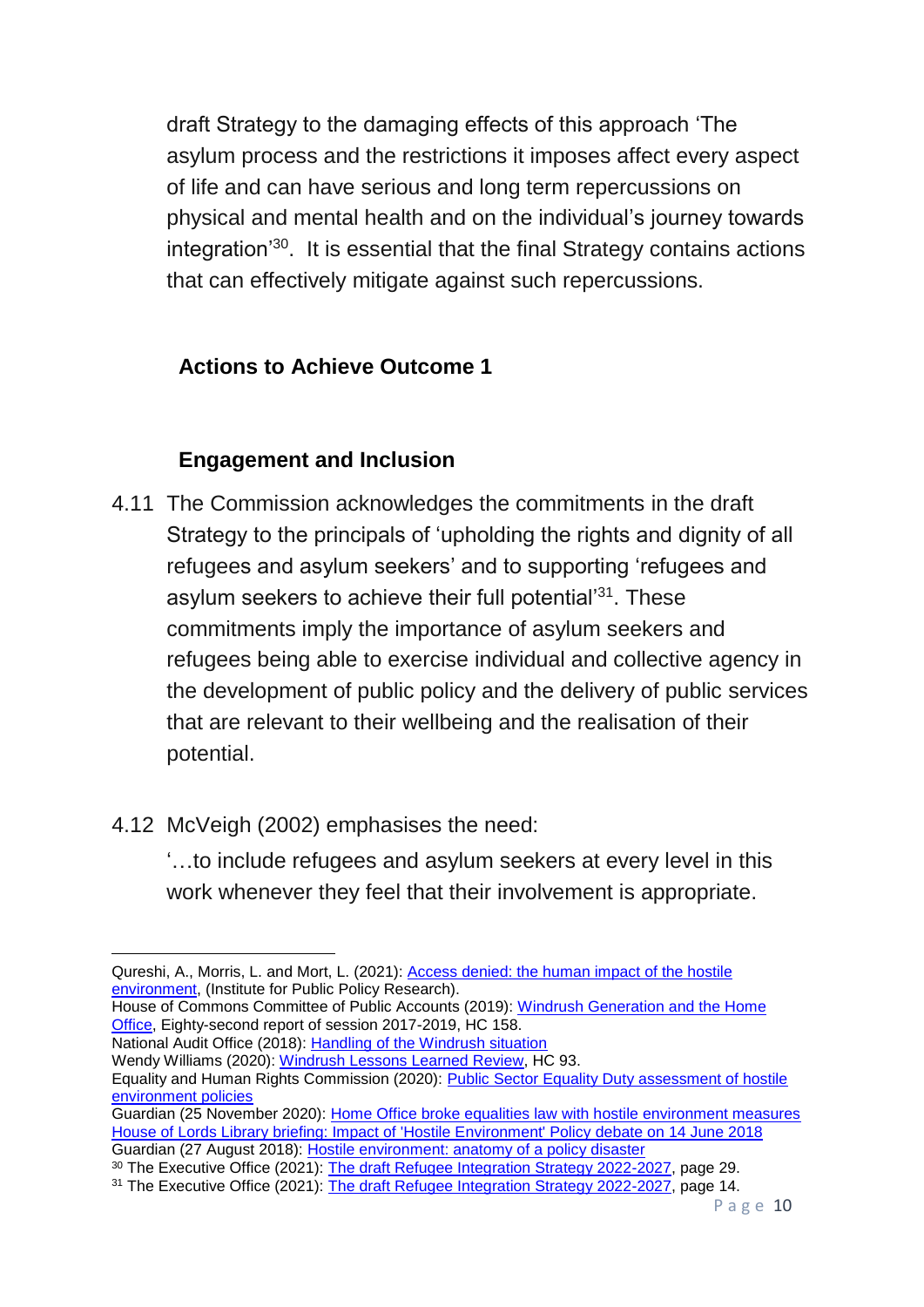Moreover, there must be a commitment to support the development of autonomous refugee and asylum seeker led organisations as soon as this is possible through appropriate community development work'.<sup>32</sup>

- 4.12 The Commission **recommends** that consideration is given within the Strategy to steps that will be taken to build the capacity of asylum seekers and those organisations working with them.
- 4.13 We also recommend that the Executive undertakes a range of initiatives aimed at encouraging migrants, asylum seekers and refugees to take an active role in political and public life<sup>33</sup>. See also paragraphs 4.60 – 4.69 below.

## **Education and Training**

- 4.14 The Commission welcomes the high-level actions proposed in relation to education and training<sup>34</sup>.
- 4.15 We note that Murphy and Vieten (2017) have highlight a wide range of issue impacting on access to education for asylum seekers and refugees:

'Significant challenges exist in terms of quality education…including but not limited to language and communication issues, prejudice and racism, social inclusion, interrupted schooling and educational lag, literacy issues, lack of recognition of qualifications and limited or no resources to deal with or no awareness of the specific challenges refugees and

 $\overline{\phantom{a}}$ <sup>32</sup> McVeigh, R. (2002): A Place of Refuge? - Asylum Seekers and Refugees in Northern Ireland: a Needs Assessment, page 46 (Equality Commission NI).

<sup>&</sup>lt;sup>33</sup> Equality Commission for Northern Ireland (2014): Racial Equality policy priorities and [recommendations,](https://www.equalityni.org/ECNI/media/ECNI/Publications/Delivering%20Equality/RacialEquality_PolicyPosition2014.pdf) paragraph 3.15, page 12.

<sup>&</sup>lt;sup>34</sup> The Executive Office (2021): [The draft Refugee Integration Strategy 2022-2027,](https://consultations.nidirect.gov.uk/teo/refugee-integration-strategy-for-northern-ireland/supporting_documents/Refugee%20Integration%20Strategy%20%20full%20Document.pdf) page 40.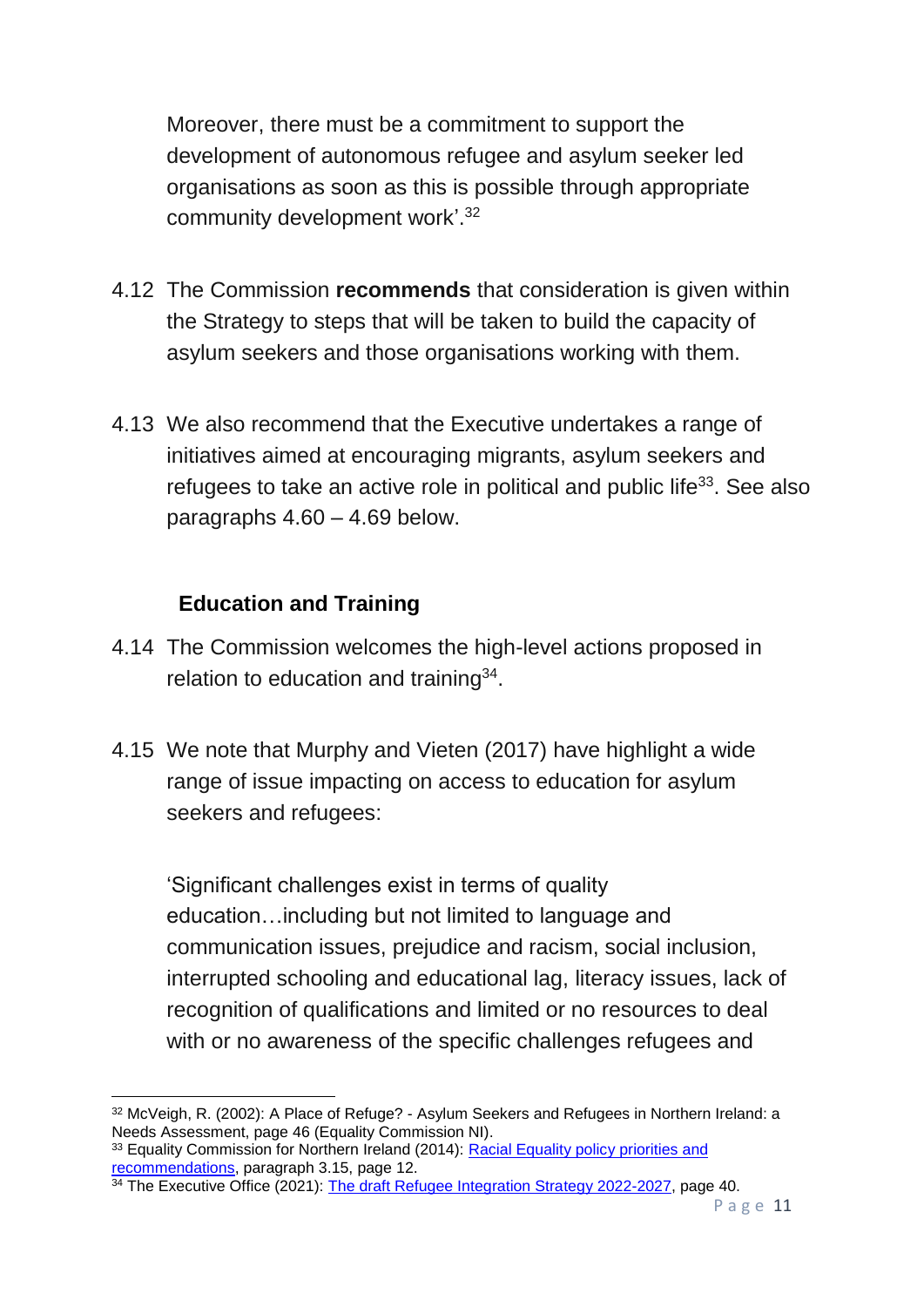asylum seekers face. Children who have experienced trauma also experience significant interference with their education. Post migration stressors such as a challenging asylum process and poor housing/health access can also compound educational challenges'<sup>35</sup>.

- 4.16 Burns et al. (2015) have highlighted the lack of quantitative data concerning asylum seeking and refugee children<sup>36</sup>.
- 4.17 Research by the National Children's Bureau (2010)<sup>37</sup> noted that accessing second level education can be particularly problematic for refugee and asylum seeking young people if they are aged almost, or over, 16 years. For those young people it is very difficult to get a school place unless the young person had "high exam results from their country of origin" or "exceptionally good spoken English".
- 4.18 A 2010 Home Office report<sup>38</sup> on new refugees reported that "14% of refugees had spent no years in formal education before they came to the UK", with the majority of them women.
- 4.19 The Commission's 'Statement of Key Inequalities in Education' has advised that further research is needed on the educational experiences of asylum seeking and refugee children in Northern Ireland to better understand any associated issues and inequalities<sup>39</sup>.

<sup>1</sup> 35 Murphy, F. and Vieten, U.M. (2017): Asylum Seekers and Refugees experiences of life in Northern [Ireland,](https://www.qub.ac.uk/home/media/Media,784971,en.pdf) page 7.

<sup>36</sup> Burns, S., Leitch, R. and Hughes, J. (2015): [Educational Inequalities in Northern Ireland,](https://www.equalityni.org/ECNI/media/ECNI/Publications/Delivering%20Equality/EducationInequality-FullReportQUB.pdf) pages 157-203 (Belfast: Equality Commission for Northern Ireland).

<sup>&</sup>lt;sup>37</sup> Geraghty, T., McStravick, G. and Mitchell, S. (2010): New to Northern Ireland; A study of issues [faced by migrant, asylum seeking and refugee children in Northern Ireland.](https://www.ncb.org.uk/sites/default/files/uploads/files/17%2520ntni_web_final.pdf) London: National Children's Bureau.

<sup>&</sup>lt;sup>38</sup> Home Office (2010) Helping new refugees integrate into the UK: baseline data analysis from the [Survey of New Refugees](https://assets.publishing.service.gov.uk/government/uploads/system/uploads/attachment_data/file/116067/horr36-key-implications.pdf)

<sup>&</sup>lt;sup>39</sup> Equality Commission for Northern Ireland (2017): [Statement of Key Inequalities in Education,](https://www.equalityni.org/ECNI/media/ECNI/Publications/Delivering%20Equality/EducationKeyInequalities-FinalStatement.pdf) paragraph 5.36, page 22.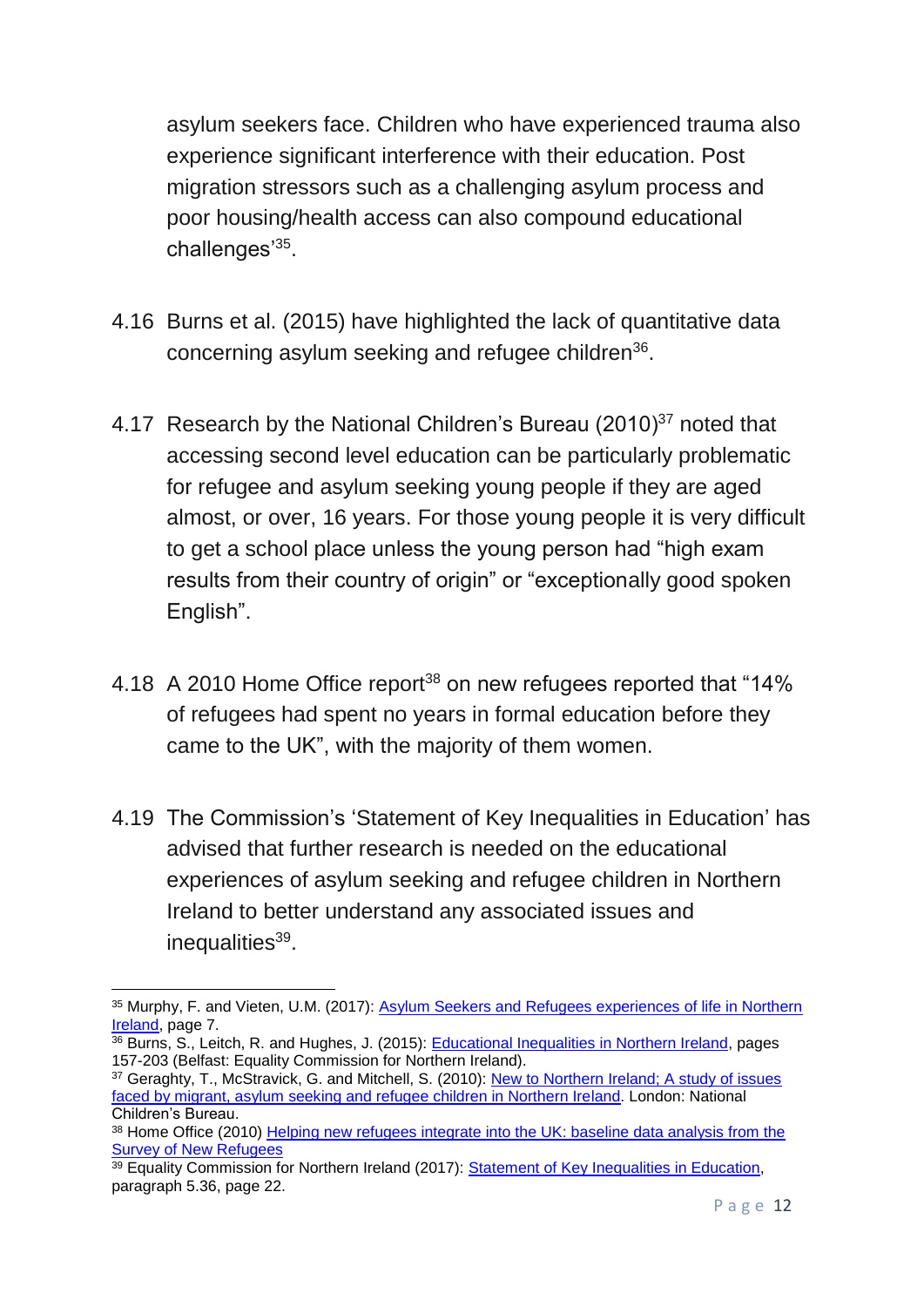- 4.20 The Commission **recommends** that the Executive and DE work with the Intercultural Service to understand and improve the experiences of and outcomes for newcomer (including asylum seeker) children, including identifying and addressing any attainment differentials; assessing educational needs; reviewing the effectiveness of current English as an Additional Language (EAL) support; identifying appropriate strategies to support the teaching of newcomer pupils through the development of effective newcomer pupil programs and the provision of accessible information on the education system in Northern Ireland<sup>40</sup>.
- 4.21 We also **recommend** that the Department of Education take steps to promote development of the first language competence of newcomer pupils<sup>41</sup> and assist schools in making effective use of dual language resources to help learners access the curriculum<sup>42</sup>.
- 4.22 The Commission r**ecommends** that the Department of Education identifies and addresses the complex emotional, educational and social needs of asylum seeking and refugee children.<sup>43</sup>

**<sup>.</sup>** <sup>40</sup> Equality Commission for Northern Ireland (2014): [Racial Equality policy priorities and](https://www.equalityni.org/ECNI/media/ECNI/Publications/Delivering%20Equality/RacialEquality_PolicyPosition2014.pdf)  [recommendations,](https://www.equalityni.org/ECNI/media/ECNI/Publications/Delivering%20Equality/RacialEquality_PolicyPosition2014.pdf) paragraph 4.13, page 17.

<sup>&</sup>lt;sup>41</sup> In developing its approach DE should seek to incorporate learning from projects such as the GCSE Family Language Project in England, which allows primary children whose first language is not English to study for a GCSE in their mother tongue, alongside a parent or other adult family member. <sup>42</sup> Her Majesty's Inspectorate of Education in Scotland (2009): [Count Us In: Meeting the needs of](https://www.naldic.org.uk/Resources/NALDIC/Teaching%20and%20Learning/cuimnnus_tcm4-618947.pdf)  [children and young people newly arrived in Scotland.](https://www.naldic.org.uk/Resources/NALDIC/Teaching%20and%20Learning/cuimnnus_tcm4-618947.pdf)

<sup>&</sup>lt;sup>43</sup> The Commission highlighted the complex challenges facing young refugees and asylum seekers in the education system. Refugee and asylum seeking children often have very limited English Language skills and may have experienced trauma and other serious stresses before coming to Northern Ireland. Accessing second level education can also be problematic for those aged almost or over 16. The Commission noted that the National Children's Bureau has revealed that 'for such young people it is very difficult to get a school place and sometimes virtually impossible unless the young person had 'high exam results from their country of origin' or 'exceptionally good spoken English'. Source: Geraghty, T., McStravick, G. and Mitchell, S. (2010): [New to Northern Ireland; A study of](https://www.ncb.org.uk/sites/default/files/uploads/files/17%2520ntni_web_final.pdf)  [issues faced by migrant, asylum seeking and refugee children in Northern Ireland,](https://www.ncb.org.uk/sites/default/files/uploads/files/17%2520ntni_web_final.pdf) London: National Children's Bureau.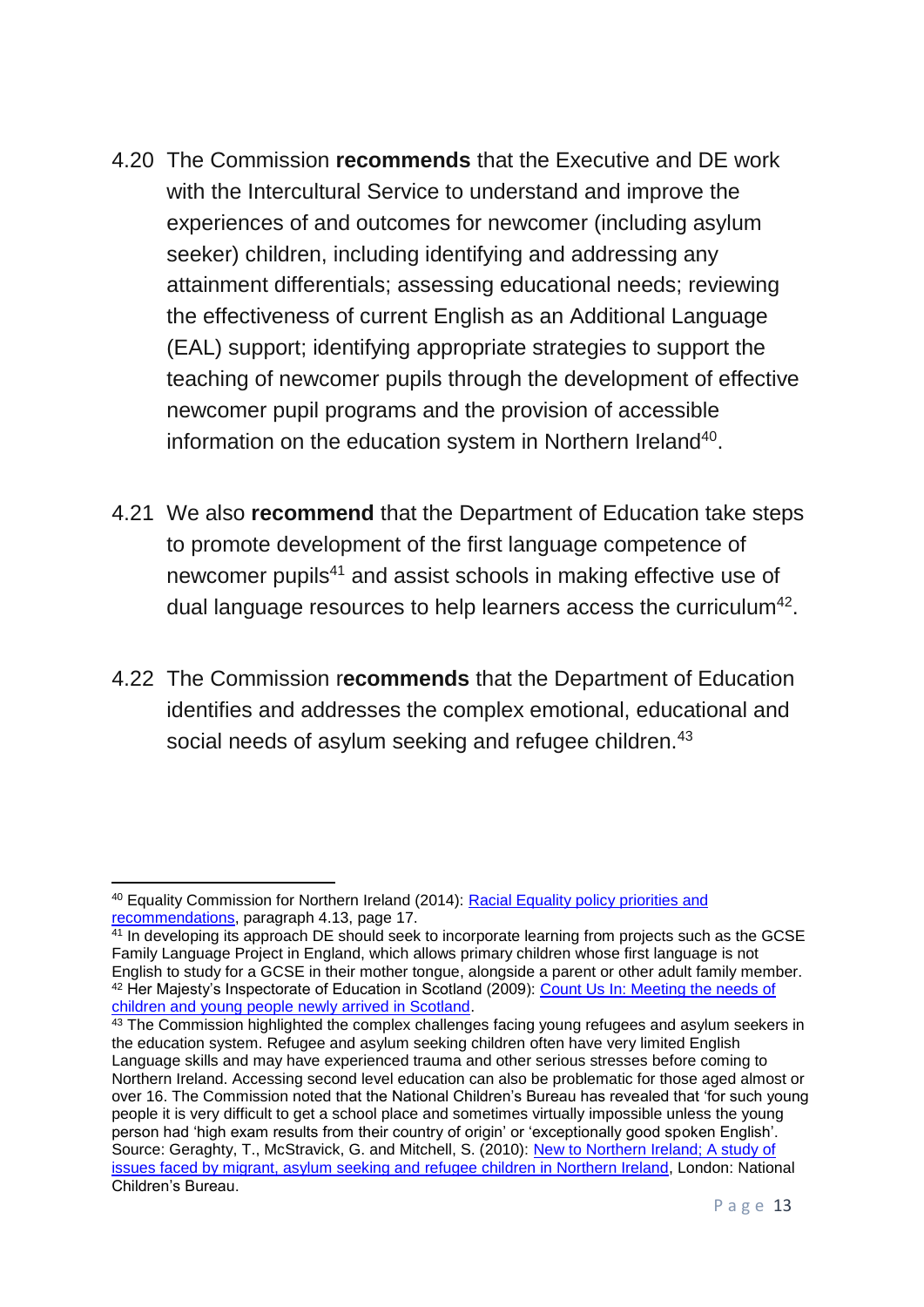## **Community Support**

- 4.23 The Commission acknowledges the appropriateness of the high level actions set out in the draft Strategy under the heading of Community Support<sup>44</sup>.
- 4.24 However, the Commission **recommends** that consideration is given by The Executive Office to the provision of coordinated and consistent arrangements for orientation for asylum seekers and refugees that are quality assured, co-designed and delivered.
- 4.25 In relation to the action to 'Develop and support formal and informal structures that will facilitate direct engagement with refugees in policy making', please see comments on effective partnership working below.

### **Outcome 2: Refugees and asylum seekers are safe and feel secure**

## **Housing**

- 4.26 The Commission welcomes the proposed high-level actions proposed under the heading of housing<sup>45</sup>.
- 4.27 We note that Murphy and Vieten (2017) to significant detriments experienced by asylum seekers and refugees regarding access to housing:

'Housing insecurity features as a major issue in the everyday life experiences of asylum seekers and refugees here. Asylum seekers experience multiple moves and a general sense of lack of control over their personal housing situation, resulting in feelings of

**<sup>.</sup>** <sup>44</sup> The Executive Office (2021): [The draft Refugee Integration Strategy 2022-2027,](https://consultations.nidirect.gov.uk/teo/refugee-integration-strategy-for-northern-ireland/supporting_documents/Refugee%20Integration%20Strategy%20%20full%20Document.pdf) page 40.

<sup>45</sup> The Executive Office (2021): [The draft Refugee Integration Strategy 2022-2027,](https://consultations.nidirect.gov.uk/teo/refugee-integration-strategy-for-northern-ireland/supporting_documents/Refugee%20Integration%20Strategy%20%20full%20Document.pdf) page 43.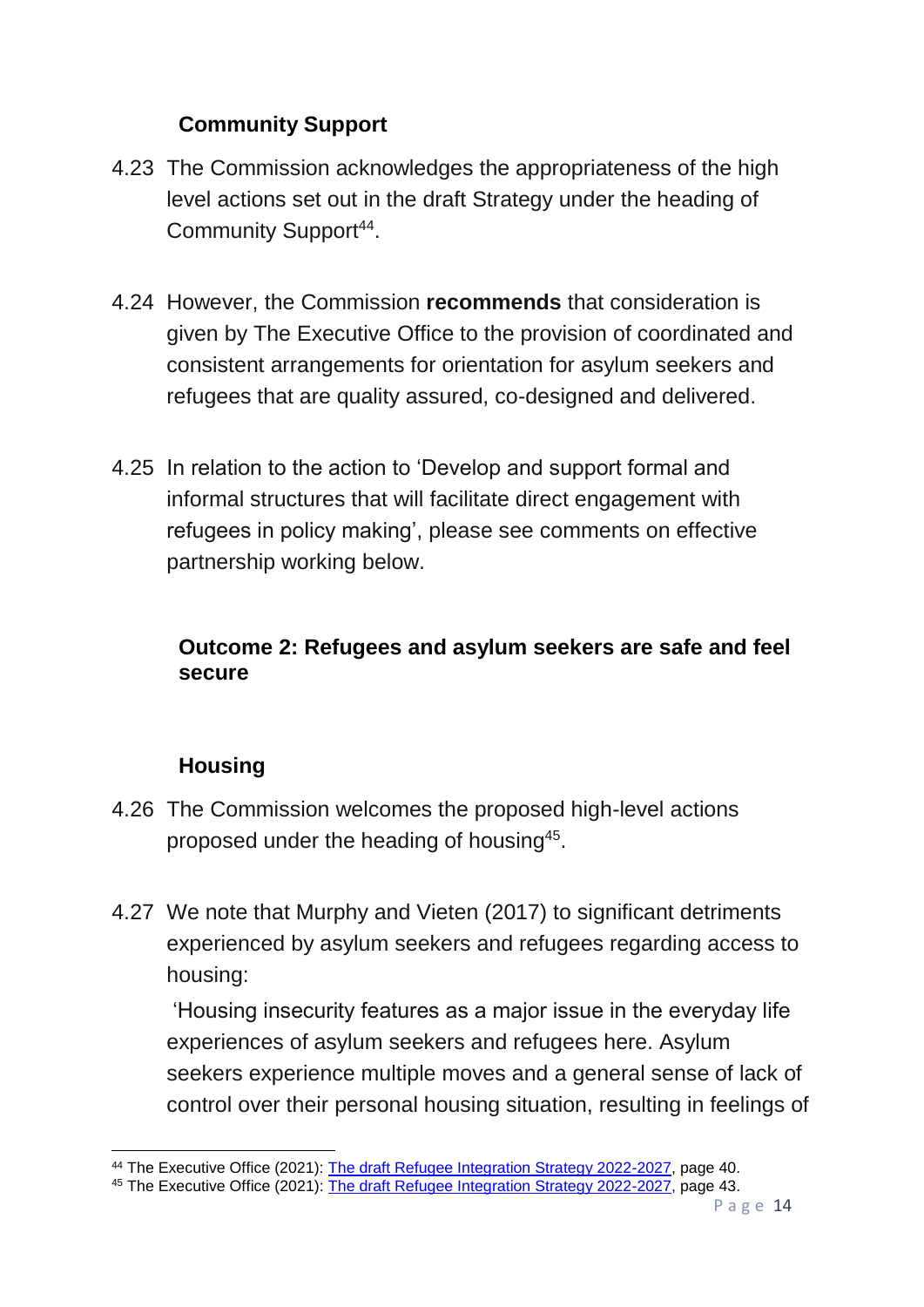insecurity, fear and unpredictability. Both families and lone individuals experience unsuitable housing conditions (including but not limited to overcrowding, poor conditions, difficulties with landlords, discrimination)' 46.

- 4.28 Housing 4 All have highlighted a range of accommodation issues experienced by asylum seekers and refugees. A survey undertaken by Housing 4 All (2019) found that 31% of respondents<sup>47</sup> said their home was not safe, liveable or secure, their privacy was not protected, or they didn't have access to essential services and facilities including energy and heating<sup>48</sup>.
- 4.29 The Commission **recommends** that the Refugee Integration Strategy take account of the need to provide support and advice to asylum seekers who are either in emergency accommodation provided by NASS support, are otherwise pursuing an application for NASS support, are receiving NASS support, or have recently received a decision and need support to move on<sup>495051</sup>.

**<sup>.</sup>** <sup>46</sup> Murphy, F. and Vieten, U.M. (2017): [Asylum Seekers and Refugees experiences of life in Northern](https://www.qub.ac.uk/home/media/Media,784971,en.pdf)  [Ireland,](https://www.qub.ac.uk/home/media/Media,784971,en.pdf) page 6.

<sup>47</sup> Housing 4 All (2019): A Prison Without Walls – Asylum, Migration and Human Rights, page 16. 91% of people surveyed by Housing4All said they were living in accommodation provided by the Home Office through the National Asylum Support Service (NASS).

<sup>48</sup> The main reasons people gave for this included unresolved maintenance issues (26.7%), privacy not respected (16.7%), dampness (10%), location not close to services (3.3%) and other (43.3%). Comments given in response to 'other' included "sometimes heat not working, sometimes no gas or electricity" and "sometimes very cold and smelling".

<sup>49</sup> McVeigh, R. (2002) Refugees and asylum seekers in Northern Ireland: A place of refuge, page 27 (Belfast: Refugee Action Group)

 $50$  Harvey, C and Ward, M. (2001): No welcome here? Asylum Seekers and refugees in Ireland and Britain, page 14 (Belfast: Democratic Dialogue).

<sup>51</sup> The Commission has noted that asylum seekers who are granted refugee status have 28 days to leave their accommodation, giving them very little time to find suitable alternative housing and that the ability of refugees to find housing in the private rented sector is often limited by difficulties in providing deposits or a suitable guarantor.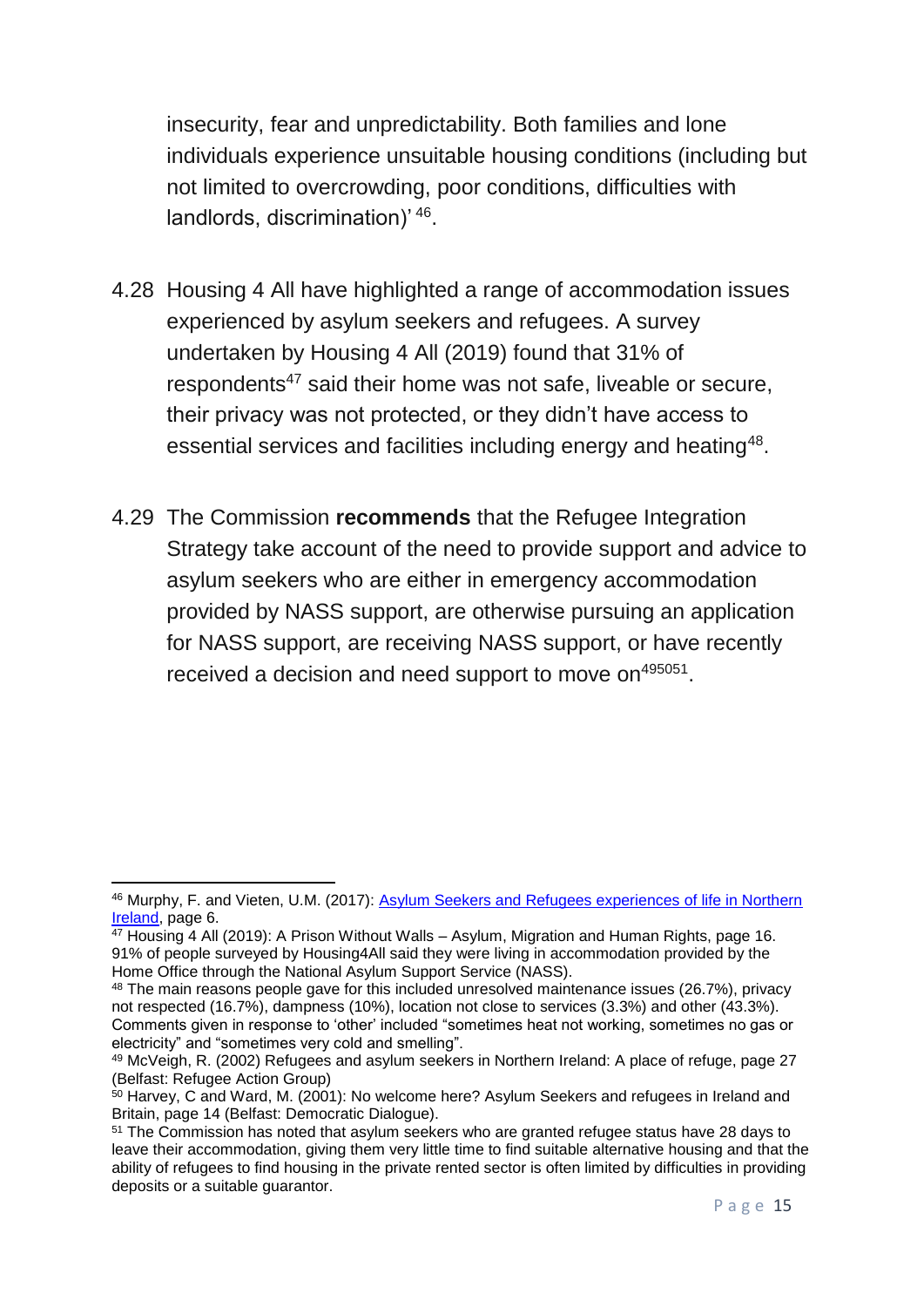### **Destitution**

- 4.30 The Commission welcomes the high-level actions set out in the draft Strategy to tackle destitution among asylum seekers and refugees<sup>52</sup>.
- 4.31 The Law Centre NI<sup>53</sup> and the Northern Ireland Community of Asylum Seekers and Refugees<sup>54</sup> have highlighted the risk of destitution for those asylum seekers granted refugee status, as a result of asylum support then being withdrawn, 28 days after status is granted leading to food poverty, homelessness and isolation.
- 4.32 The Law Centre notes that: 'Effectively, the refugee has one month to secure housing, employment and/or benefits before support is withdrawn. Many refugees are unable to successfully navigate the numerous processes in such a short time. As a result, they become destitute and entirely reliant on charitable support despite having clear statutory entitlement to support. Reliance on

NICRAS have recommended, inter alia, that:

- Social Security Agency staff should proactively offer support such as interim payments and Crisis Loans to prevent destitution, and be aware of the entitlement of refugees to this support.
- Similarly, when changing benefits either payments of the previous benefit should not stop until the new one has been received or there should be interim payments to bridge this gap.
- Jobs and Benefits Office staff should process all claims for welfare support when the end of asylum support letter (NASS35) is issued, regardless of whether the person has received their National Insurance number yet.
- There needs to be a more accommodating attitude towards the need for documentation such as birth certificates, taking into account the refugee' experience, the difficulties that they often face in obtaining these documents, and the fact that these documents may not exist through no fault of the individual.
- Training should be provided to the Social Security Agency staff to ensure that they are aware of the rights of refugees and the support they are entitled to.
- There should be a member of staff in such offices with expertise in refugee and asylum issues, who can be applied to by their colleagues for advice and help when handling such cases.

**<sup>.</sup>** <sup>52</sup> The Executive Office (2021): [The draft Refugee Integration Strategy 2022-2027,](https://consultations.nidirect.gov.uk/teo/refugee-integration-strategy-for-northern-ireland/supporting_documents/Refugee%20Integration%20Strategy%20%20full%20Document.pdf) page 44. <sup>53</sup> Law Centre NI (2016): Time to act - [Refugees and delays with benefits](https://lawcentreni.s3.amazonaws.com/BRIEFING2016_Refugees-and-delays-with-benefits-May-2016-369329581.pdf)

<sup>54</sup> Northern Ireland Community of Refugees and Asylum Seekers (2016): The effects of destitution on [refugees in Northern Ireland](https://naccom.org.uk/wp-content/uploads/2011/08/The-Effect-of-Destitution-on-Refugees-in-NI-NICRAS.pdf)

Asylum support should be continued until the first payments of the individuals new support has been received. Until this can be achieved, interim payments should have an immediate start and be actively offered by the Jobs and Benefits Office.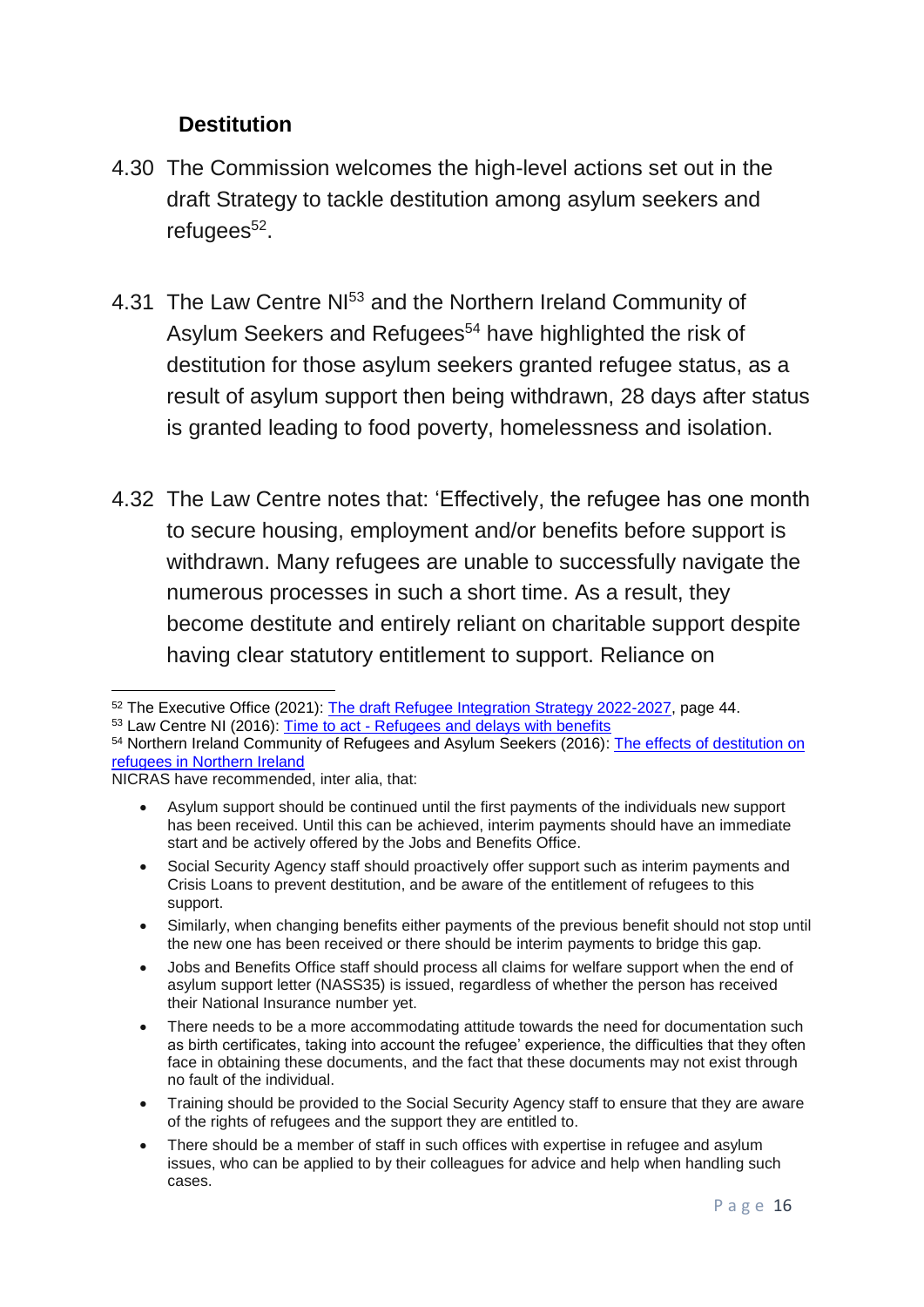charitable support can go on for many months while entitlement to benefits is secured. This creates huge hardship for refugees. It also places considerable demands on the charities and detracts from their efforts in assisting those with no statutory entitlement to support'.<sup>55</sup>

- 4.33 The Law Centre has revealed that existing services and mechanisms are not always offered to refugees or used and that there are a range of misunderstandings about whether:
	- Refugees need to wait until asylum support has ceased before benefit applications can be processed;
	- Being in possession of a national insurance number is necessary for the benefit application to progress;
	- Whether a bank account is needed;
	- The Genuine Prospects of Work test and the three month residency rule is applicable to refugees<sup>56</sup>.
- 4.34 The Centre highlight that the most difficult process has been with the HMRC administered benefits i.e. Child Benefit and Child Tax Credit, which often comprise the majority of a family's income (particularly lone parent households) with the consequence that delays in payments are felt very keenly<sup>57</sup>.

**<sup>.</sup>** <sup>55</sup> Law Centre NI (2016): Time to act - [Refugees and delays with benefits](https://lawcentreni.s3.amazonaws.com/BRIEFING2016_Refugees-and-delays-with-benefits-May-2016-369329581.pdf)

<sup>56</sup> Law Centre NI (2016): Time to act - [Refugees and delays with benefits](https://lawcentreni.s3.amazonaws.com/BRIEFING2016_Refugees-and-delays-with-benefits-May-2016-369329581.pdf)

<sup>57</sup> Ibid. The Law Centre has recommended, inter alia, that:

the Department for Communities should insert a refugee 'marker' into the benefit process. This would enable individual applications to be tracked over a specified time period. This monitoring would enable decision makers to better understand current difficulties and would help identify and address causes of delay

<sup>-</sup> the Department for Communities should recognise refugees as a priority customer group, a measure that would be consistent with the Equality Commission's recommendation that refugees may require 'specific targeted action'.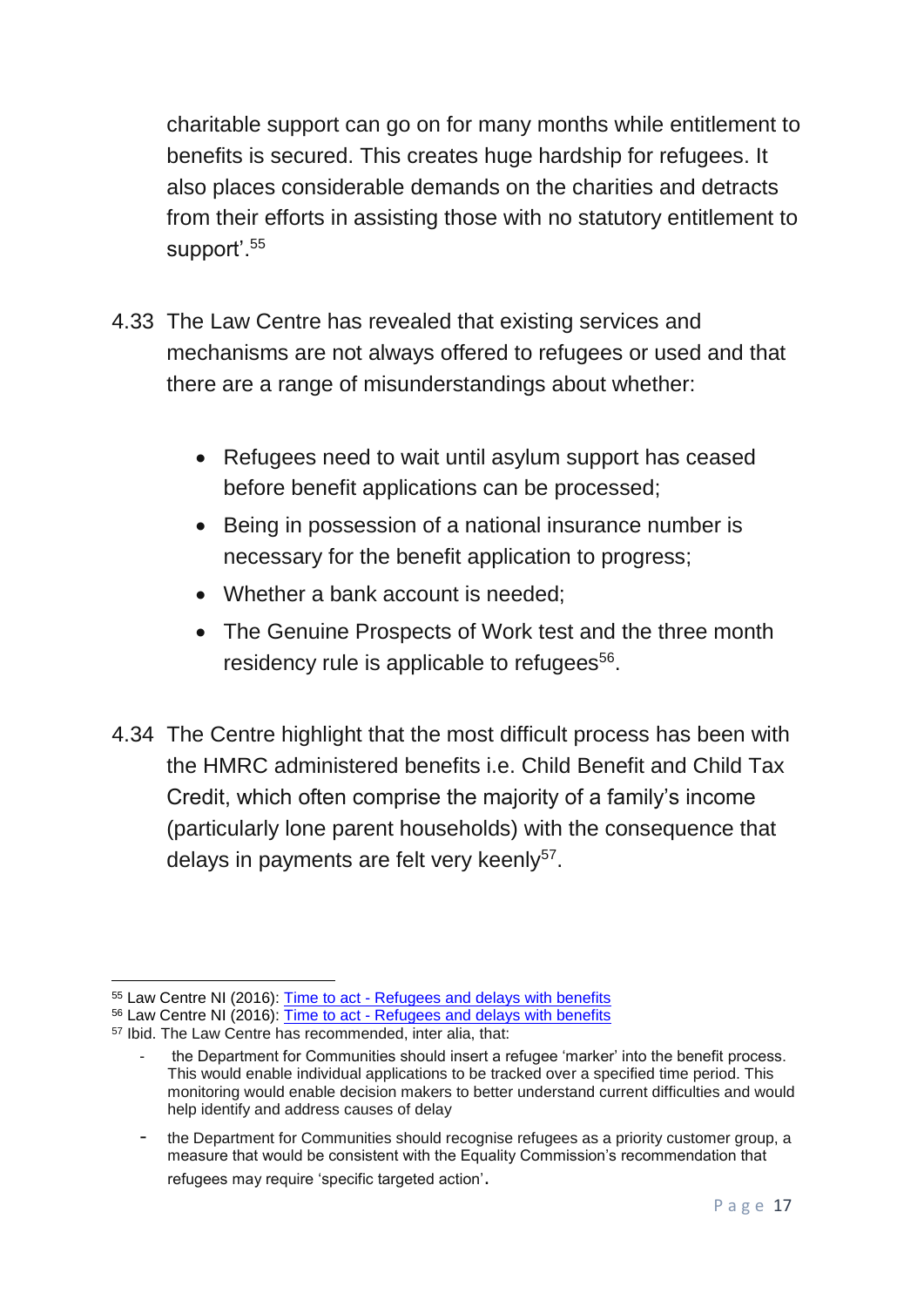- 4.35 The situation has been exacerbated since the introduction of Universal Credit, which has a minimum five-week lead-in period from date of claim until first payment.
- 4.36 The Commission **recommends** that the UK government undertake a review of the asylum system to ensure any problems are addressed during transition from one form of public support to another and ensures that asylum seekers receive appropriate support from arrival until voluntary departure or compulsory removal from the UK.
- 4.37 Whilst we welcome the draft high-level action to 'Develop training for policy staff on the issues facing those with No Recourse to Public Funds Status, Right to Work Restrictions and/or Migrant Access to Benefits issue'<sup>58</sup>, the Commission **recommends** that the Strategy clarifies what further steps will be taken to protect asylum seekers from racism, including institutional racism.

### **Protecting the Most Vulnerable**

- 4.38 The Commission welcomes the high level actions proposed in the draft Strategy to protect the most vulnerable<sup>59</sup>.
- 4.39 Murphy and Vieten (2017) have revealed that 'asylum seekers and refugees encounter unique barriers in accessing health services; these include but are not limited to challenges in cross-cultural communications, cultural beliefs about health practices and limited cultural awareness on the part of the service providers 0both administrators and front-line staff). The mental health and wellbeing of asylum seekers is of urgent concern'<sup>60</sup>

<sup>1</sup> <sup>58</sup> The Executive Office (2021): [The draft Refugee Integration Strategy 2022-2027,](https://consultations.nidirect.gov.uk/teo/refugee-integration-strategy-for-northern-ireland/supporting_documents/Refugee%20Integration%20Strategy%20%20full%20Document.pdf) page 44.

<sup>&</sup>lt;sup>59</sup> The Executive Office (2021): [The draft Refugee Integration Strategy 2022-2027,](https://consultations.nidirect.gov.uk/teo/refugee-integration-strategy-for-northern-ireland/supporting_documents/Refugee%20Integration%20Strategy%20%20full%20Document.pdf) pages 44-45. <sup>60</sup> Murphy, F. and Vieten, U.M. (2017): [Asylum Seekers and Refugees experiences of life in Northern](https://www.qub.ac.uk/home/media/Media,784971,en.pdf)  [Ireland,](https://www.qub.ac.uk/home/media/Media,784971,en.pdf) page 6.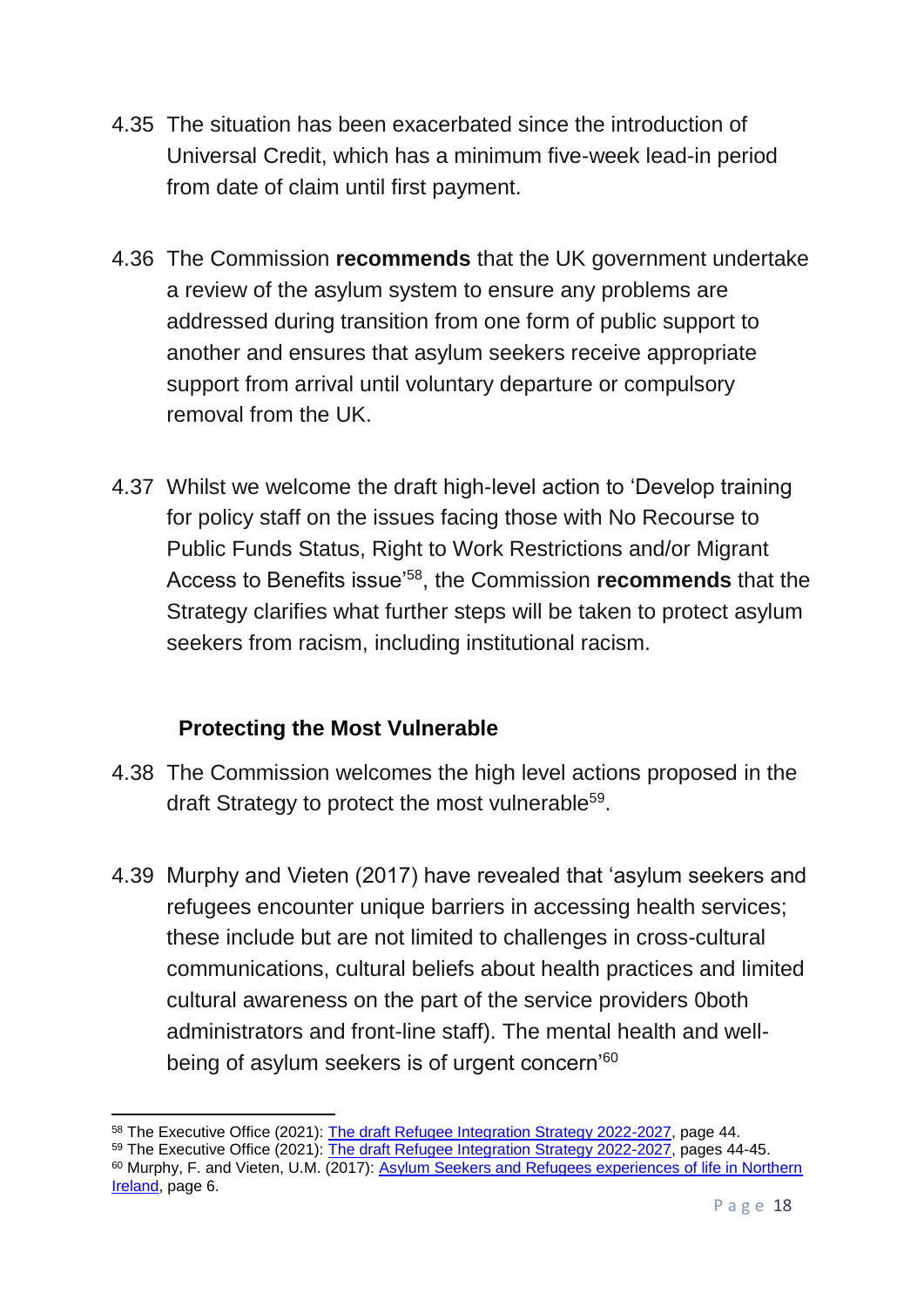- 4.40 The Northern Ireland Strategic Migration Partnership has highlighted a range of barriers to mental health services for asylum seekers and refugees<sup>61</sup> and made a number of recommendations to address these<sup>62</sup>.
- 4.41 The Commission **recommends** that the Department of Health: identifies and addresses the specific disadvantages faced by refugees in obtaining and accessing appropriate services (including mental health services); ensures that the needs of asylum seekers and refugees taken into account in the planning, commissioning and delivery of services; and supports asylum seekers and refugees to understand their rights and entitlements to healthcare<sup>6364</sup>.

<sup>1</sup> <sup>61</sup> Northern Ireland Strategic Migration Partnership (2018): [Overview of NISMP Roundtable on mental](https://www.nilga.org/media/2259/overview-of-nismp-roundtable-on-mental-health-and-asylum-seekers.pdf)  [health care needs of asylum seekers and refugees1 June 2017](https://www.nilga.org/media/2259/overview-of-nismp-roundtable-on-mental-health-and-asylum-seekers.pdf)

 $62$  These included, inter alia, that:

<sup>-</sup> Asylum seekers who have been denied NASS or housing assistance are offered a referral to Health and Social Care for a care needs assessment.

<sup>-</sup> Department of Health should ensure that psychological therapies are accessible to asylum seekers and refugees through:

<sup>•</sup> Providing targeted information on available mental health services and how to access them for asylum seeker and refugee communities

<sup>•</sup> Issuing guidance for health providers and mental health advocates on indicators of poor mental health among asylum seekers/refugees

Department of Health should establish models to facilitate triaging and support of asylum seekers and refugees with low levels of wellbeing and mental ill-health. A suggested model is: • Funding and expanding the remit of NINES or a mental health charity to support GPs in the diagnosis and referral process;

<sup>-</sup> Specialist services for Troubles related psychological trauma should be funded to expand these services to asylum seekers and refugees.

<sup>&</sup>lt;sup>63</sup> The Commission noted that in relation to asylum seekers and refugees, research on the experiences of the Horn of Africa community in Belfast found 'striking' evidence of the 'impact of the experience of conflict, displacement and migration on mental health and low uptake of mental health services'. Source: Institute of Conflict Research (2012): [The Horn of Africa Community in Belfast -](https://hapani.org/site/wp-content/uploads/2020/03/The-Horn-of-Africa-Community-in-Belfast-A-Needs-Assessment-April-2012.compressed.pdf) A [Needs Assessment,](https://hapani.org/site/wp-content/uploads/2020/03/The-Horn-of-Africa-Community-in-Belfast-A-Needs-Assessment-April-2012.compressed.pdf) page 22. The mental health organisation MIND, has also identified that the language barrier, cultural differences, a lack of clarity around health care entitlements and gaps in service provision, can exacerbate existing mental health conditions and can often lead to asylum seekers and refugees becoming further excluded and marginalised within society. Source: MIND (2009): A civilised society - [Mental Health Provision for Refugees and Asylum Seekers in England](https://www.mind.org.uk/media-a/4399/a-civilised-society.pdf)  [and Wales](https://www.mind.org.uk/media-a/4399/a-civilised-society.pdf)

 $64$  Equality Commission for Northern Ireland (2014): Racial Equality policy priorities and [recommendations,](https://www.equalityni.org/ECNI/media/ECNI/Publications/Delivering%20Equality/RacialEquality_PolicyPosition2014.pdf) paragraph 7.18, page 33.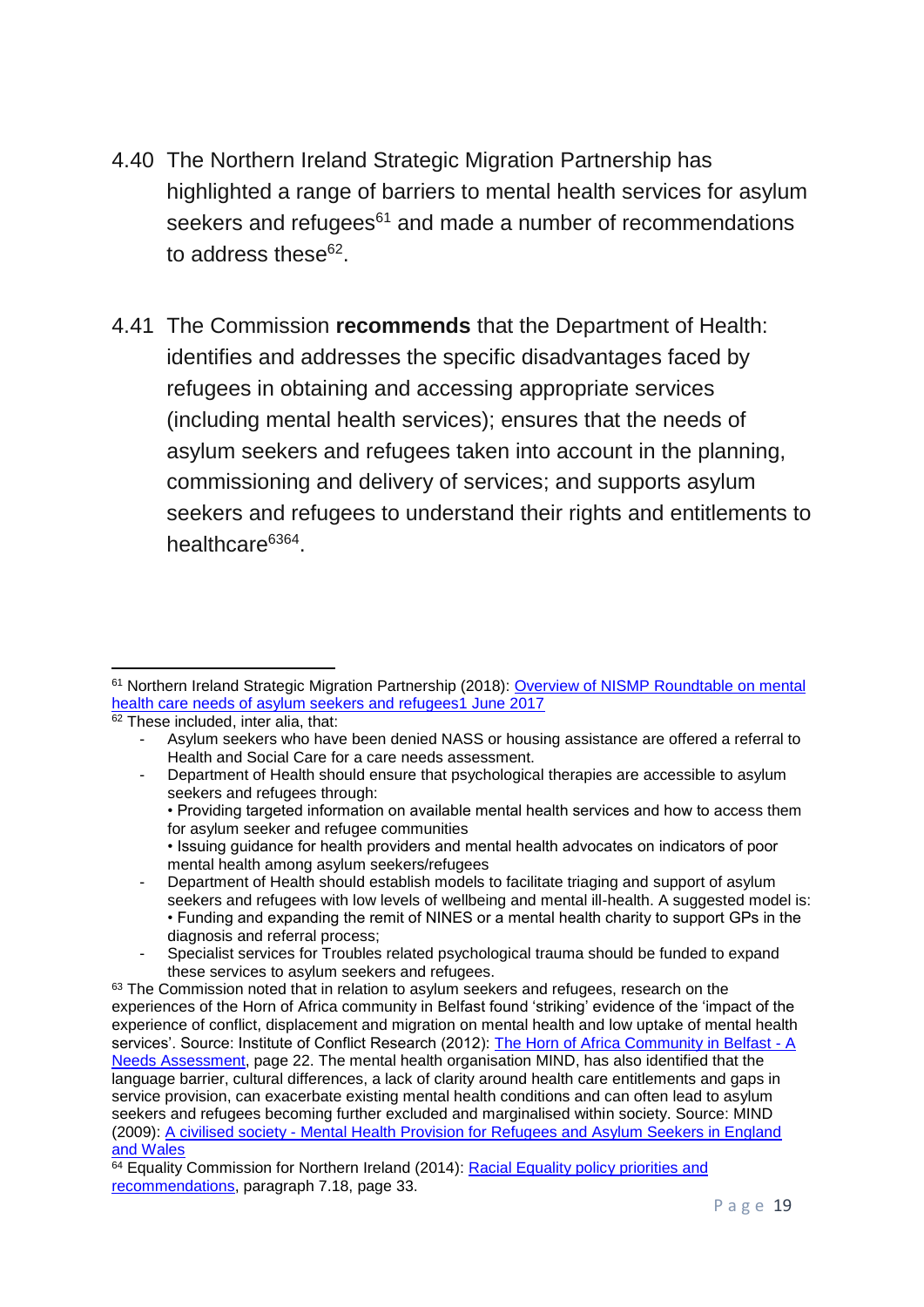#### **Outcome 3 – Refugees and asylum seekers exercise their rights and responsibilities**

#### **Pathway to Citizenship**

4.42 The Commission welcomes the proposed high-level actions in the draft Strategy<sup>65</sup> but **recommends** that the wording of the first action set out under the heading 'Pathways to citizenship' is amended to include reference to 'the provision of impartial legal advice free of charge…'

#### **Partnership with communities**

- 4.43 The Commission welcomes the proposed action in the draft Strategy to 'work with partners across sectors to develop programmes to facilitate cultural exchange and increase cultural awareness in both newcomer and indigenous communities'<sup>66</sup>.
- 4.44 The Commission **recommends** that the Executive takes appropriate action to support integration and foster community cohesion through both the RES and United Community strategies<sup>67</sup>.
- 4.45 The Commission also **recommends** that the Executive considers the findings of the Leveson report with regards to 'discriminatory, sensational or unbalanced reporting in relation to ethnic minorities,

1

<sup>65</sup> The Executive Office (2021): [The draft Refugee Integration Strategy 2022-2027,](https://consultations.nidirect.gov.uk/teo/refugee-integration-strategy-for-northern-ireland/supporting_documents/Refugee%20Integration%20Strategy%20%20full%20Document.pdf) page 48.

<sup>&</sup>lt;sup>66</sup> The Executive Office (2021): [The draft Refugee Integration Strategy 2022-2027,](https://consultations.nidirect.gov.uk/teo/refugee-integration-strategy-for-northern-ireland/supporting_documents/Refugee%20Integration%20Strategy%20%20full%20Document.pdf) page 48. <sup>67</sup> Equality Commission for Northern Ireland (2014): Racial Equality policy priorities and [recommendations,](https://www.equalityni.org/ECNI/media/ECNI/Publications/Delivering%20Equality/RacialEquality_PolicyPosition2014.pdf) paragraph 3.15, page 12.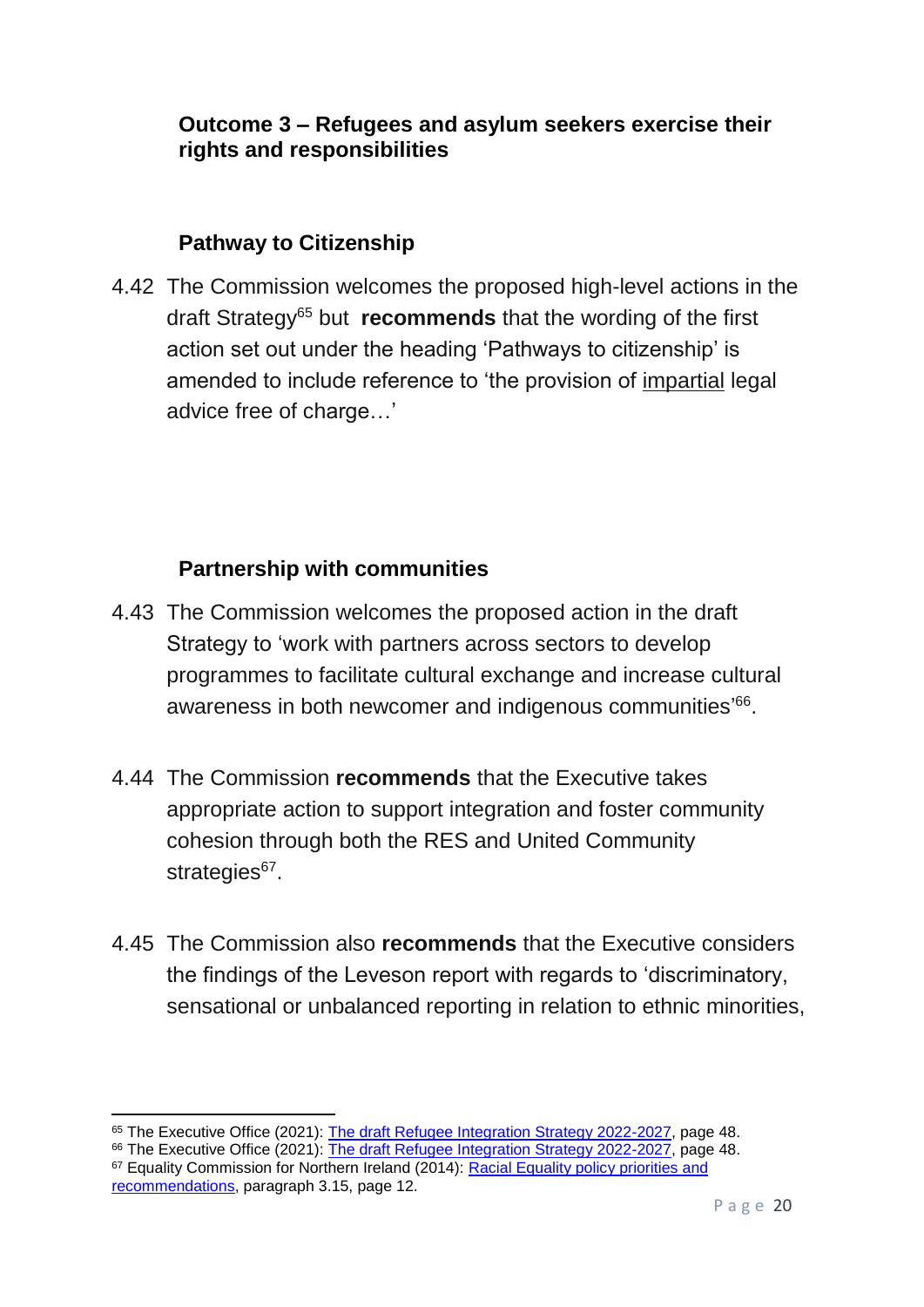immigrants and/or asylum seekers' and takes relevant action to ensure appropriate media reporting in Northern Ireland<sup>6869</sup>.

4.46 The Commission **recommends** that the Executive Office and Department for Communities give consideration to enabling asylum seekers and refugees to deliver intercultural and antiracism training.

### **Access to services**

- 4.47 The Commission welcomes the high-level actions proposed in the draft Strategy to ensure access to services $70$ .
- 4.48 The Commission notes the recommendation by McVeigh (2013) that an 'equal but different' approach should inform service provision for the refugee and asylum seeker communities, meaning that:

(a) refugees and asylum seekers have the same right as anybody else to a given service; but also that

(b) a given service may have to be provided to refugees and asylum seekers in a different way to the majority ethnic population in order to be appropriate to the specific situations of refugees and asylum seekers.

<sup>1</sup> <sup>68</sup> In November 2012 the Leveson report into press standards found that 'when assessed as a whole, the evidence of discriminatory, sensational or unbalanced reporting in relation to ethnic minorities, immigrants and/or asylum seekers, is concerning'. Source: Leveson (2012): An Inquiry into the [culture, practices and ethnics of the Press,](https://assets.publishing.service.gov.uk/government/uploads/system/uploads/attachment_data/file/270941/0780_ii.pdf) Chapter 6, para 8.51.

Research has also highlighted that stereotypical representations of Africans in charity campaigns, 'ostracises many new communities and reinforces the perception of them as on the periphery of society in Northern Ireland' Source: Afro-Caribbean Support Organisation NI (2012): African Images and their impact on public perception.

<sup>&</sup>lt;sup>69</sup> Equality Commission for Northern Ireland (2014): Racial Equality policy priorities and [recommendations,](https://www.equalityni.org/ECNI/media/ECNI/Publications/Delivering%20Equality/RacialEquality_PolicyPosition2014.pdf) paragraph 3.16, page 12.

<sup>&</sup>lt;sup>70</sup> The Executive Office (2021): [The draft Refugee Integration Strategy 2022-2027,](https://consultations.nidirect.gov.uk/teo/refugee-integration-strategy-for-northern-ireland/supporting_documents/Refugee%20Integration%20Strategy%20%20full%20Document.pdf) page 48.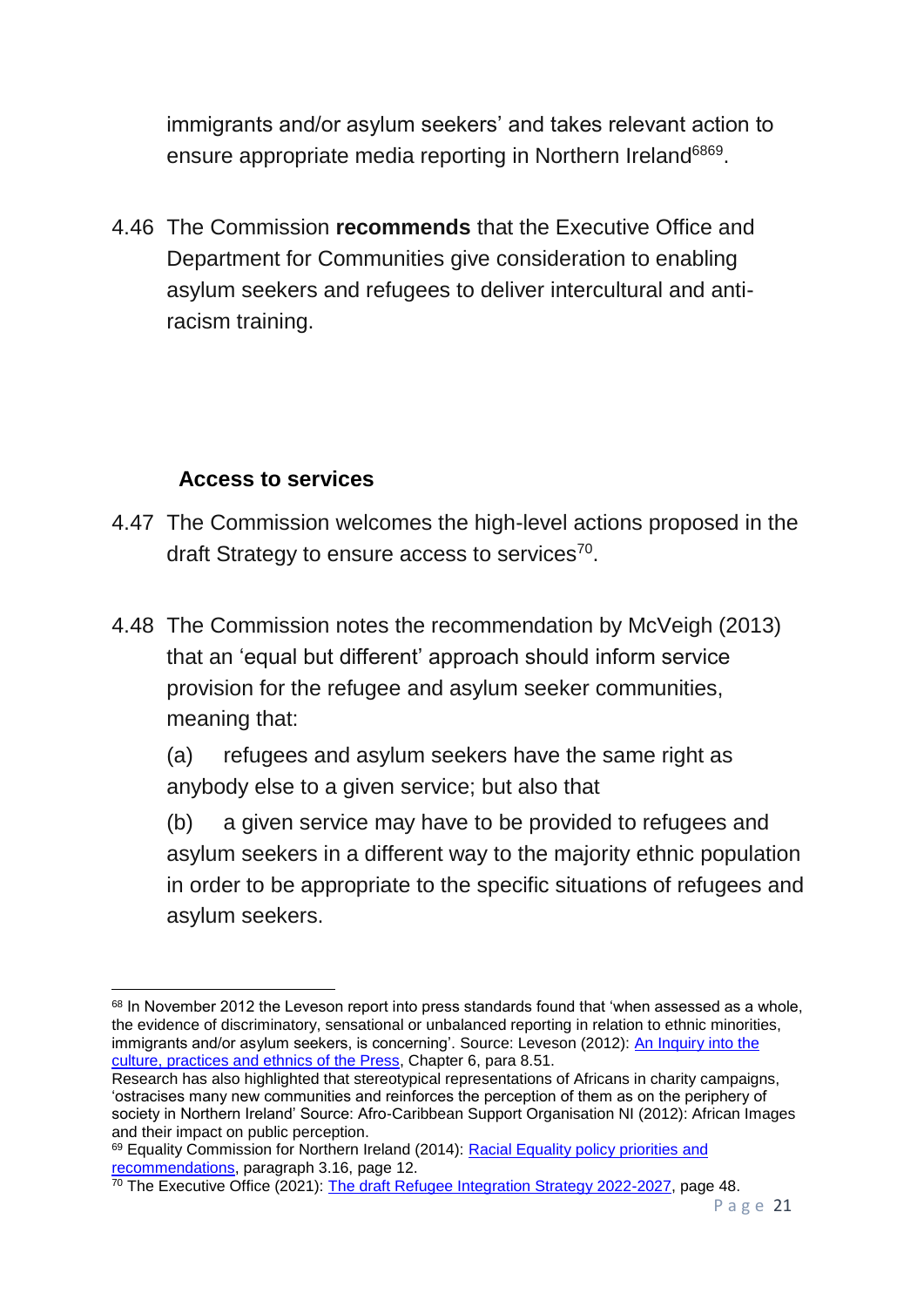- 4.49 The Commission notes the recommendation from the NI Strategic Migration Partnership that there is a need 'to ensure consistency of experience for refugees in terms of support offered from front facing staff' and that 'a refugee marker should be incorporated into the monitoring system enabling support given to be tracked and assessed and amended where necessary'<sup>71</sup>.
- 4.50 The Commission notes that, although a fear among asylum seekers of making complaints to officials was highlighted by Murphy and Vieten (2017), the draft Strategy does not include any reference to a structure that can address complaints from asylum seekers arising from their experience of the asylum system. The Commission **recommends** that The Executive Office give further consideration to this issue with a view to putting in place an appropriate mechanism/s that is accessible to asylum seekers and responsive to their needs.

### **Outcome 4 – Refugees and asylum seekers are supported to achieve their full potential**

## **ESOL**

- 4.51 The Commission welcomes the high-level actions proposed in the draft to ensure that the ESOL needs of asylum seekers and refugees are addressed<sup>72</sup>.
- 4.52 The Commission **recommends** that The Executive and the Department for the Economy ensure access for refugees and asylum seekers to accredited English classes with childcare provided.

**<sup>.</sup>** <sup>71</sup> Potter, M. (2014): [Refugees and Asylum Seekers in Northern Ireland,](http://www.niassembly.gov.uk/globalassets/documents/raise/publications/2014/ofmdfm/6314.pdf) page 24, NIARS 348-14.

<sup>72</sup> The Executive Office (2021): [The draft Refugee Integration Strategy 2022-2027,](https://consultations.nidirect.gov.uk/teo/refugee-integration-strategy-for-northern-ireland/supporting_documents/Refugee%20Integration%20Strategy%20%20full%20Document.pdf) page 53.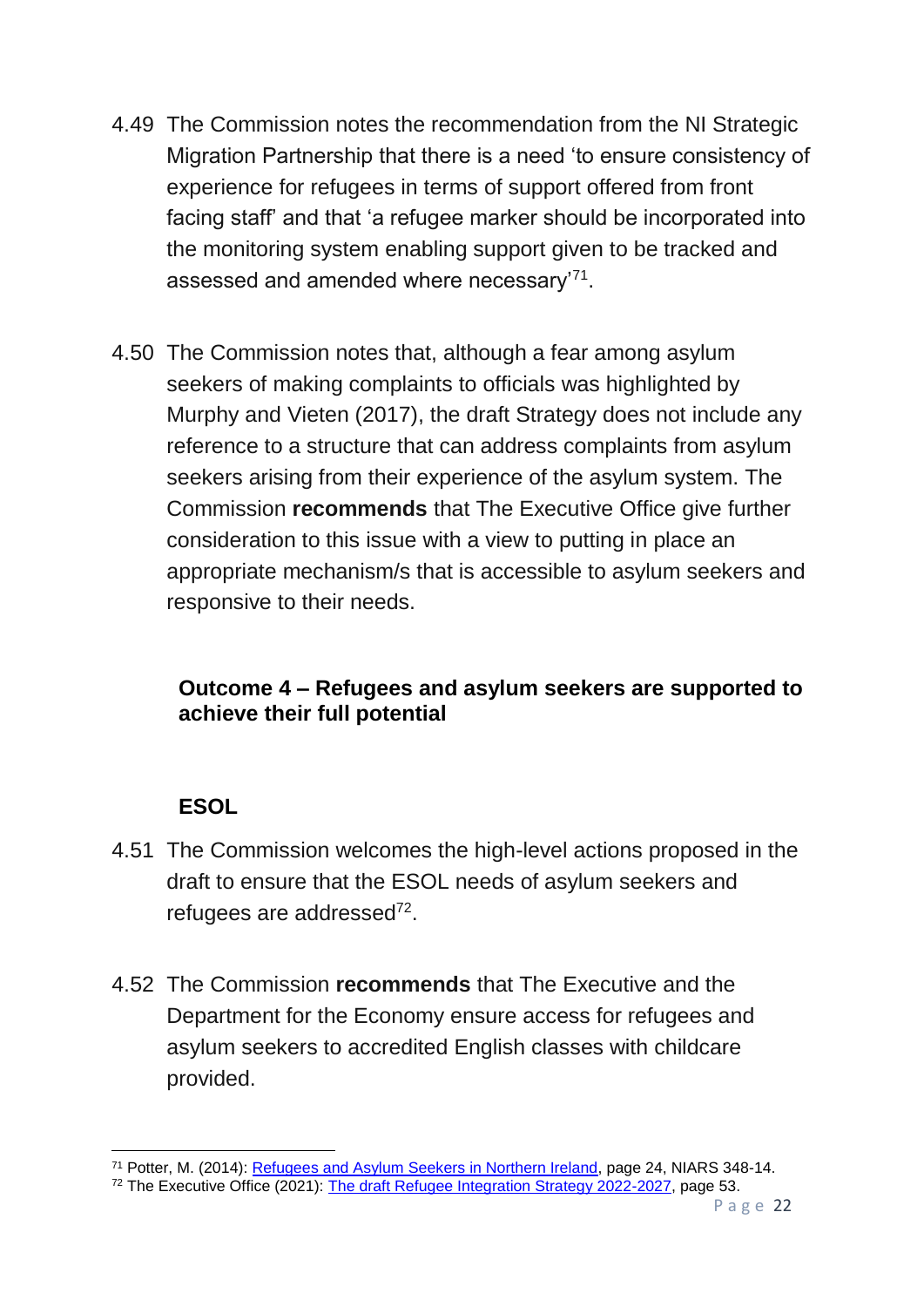### **Employability and Welfare**

- 4.53 The Commission welcomes the high-level actions proposed in the draft Strategy to promote employability<sup>73</sup>.
- 4.54 The Commission **recommends** that the Executive increases access to employment and volunteering opportunities for refugees and ensures that employability strategies and mainstream services benefit and are accessible for, refugee users. It is also recommended that the Department broaden the range of volunteering experiences for asylum seekers.<sup>74</sup>
- 4.55 The Commission also **recommends** that the Executive and Departments give consideration to the provision of mentoring opportunities for asylum seekers and refugees so as to increase their employability and eventual integration into the labour market<sup>75</sup>.
- 4.56 The Commission also **recommends** that the Executive and relevant Departments ensure that first tier generalist advice, including access to the services of an interpreter, is available for those…impacted on by the changes to the welfare system and that the application process is accessible, particularly to those who live in rural areas. It is also recommended that Departments develop clearer guidance training for decision makers with regard to applications from refugees<sup>76</sup>.

<sup>1</sup> <sup>73</sup> The Executive Office (2021): [The draft Refugee Integration Strategy 2022-2027,](https://consultations.nidirect.gov.uk/teo/refugee-integration-strategy-for-northern-ireland/supporting_documents/Refugee%20Integration%20Strategy%20%20full%20Document.pdf) page 53. <sup>74</sup> Equality Commission for Northern Ireland (2014): [Racial Equality policy priorities and](https://www.equalityni.org/ECNI/media/ECNI/Publications/Delivering%20Equality/RacialEquality_PolicyPosition2014.pdf) 

[recommendations,](https://www.equalityni.org/ECNI/media/ECNI/Publications/Delivering%20Equality/RacialEquality_PolicyPosition2014.pdf) paragraph 5.21, page 24. The Commission has highlighted that the critical issue for asylum seekers was exclusion from the labour market while awaiting a decision from the Home Office on their refugee application. Source: McGovern, J., Meas, W. H. and Webb, M. A. (2011): Supporting Refugee and Asylum Seeking Families Living in Northern Ireland. Belfast: Barnardos Northern Ireland.

<sup>&</sup>lt;sup>75</sup> Equality Commission for Northern Ireland (2014): Racial Equality policy priorities and [recommendations,](https://www.equalityni.org/ECNI/media/ECNI/Publications/Delivering%20Equality/RacialEquality_PolicyPosition2014.pdf) paragraph 5.21, page 24.

 $\frac{76}{6}$  Equality Commission for Northern Ireland (2014): Racial Equality policy priorities and [recommendations,](https://www.equalityni.org/ECNI/media/ECNI/Publications/Delivering%20Equality/RacialEquality_PolicyPosition2014.pdf) paragraph 8.16, page 37.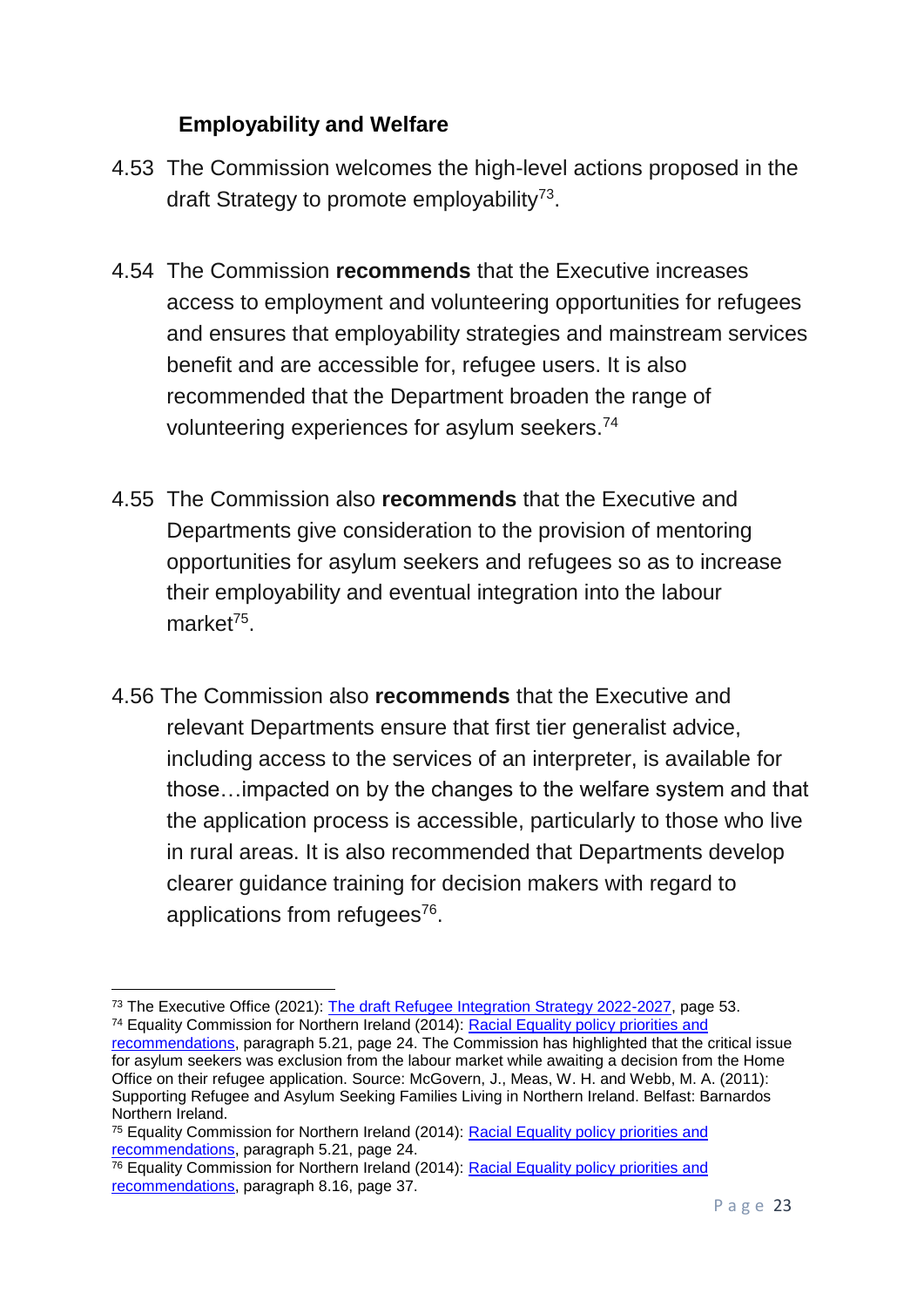- 4.57 The Commission **recommends** that the Executive and the Department for Communities recommended undertake an assessment of the barriers faced by refugees in accessing benefits including the accessibility of services $77$ .
- 4.58 The Commission **recommends** that the Executive and Departments give consideration to creative ways that enable asylum seekers to work, such as enabling remuneration for labour to be accrued by Asylum Seeker and Refugee support organisations while access to paid employment for individual asylum seekers remains prohibited.

## **Effective Partnership Working**

- 4.59 The Commission welcomes the high-level actions proposed in the draft Strategy to promote effective partnership working<sup>78</sup>.
- 4.60 The Commission notes that, with regard to partnership and governance arrangements, the Terms of Reference for The Executive Office's Racial Equality Sub-Group provide that it will, inter alia, 'Monitor and review progress on the implementation of the Race Equality Strategy and report to the *Together: Building a United Community* Ministerial Panel'; 'Provide a channel of communication between minority ethnic communities and those who have a responsibility for racial equality and good race relations within government'; and 'Keep the effectiveness of current services provision to minority ethnic people under review and make recommendations (to Ministers and officials) for further policy and strategy as appropriate where this is supported by evidence'.

 $\frac{78}{78}$  The Executive Office (2021): [The draft Refugee Integration Strategy 2022-2027,](https://consultations.nidirect.gov.uk/teo/refugee-integration-strategy-for-northern-ireland/supporting_documents/Refugee%20Integration%20Strategy%20%20full%20Document.pdf) page 53.

**<sup>.</sup>** <sup>77</sup> Equality Commission for Northern Ireland (2014): [Racial Equality policy priorities and](https://www.equalityni.org/ECNI/media/ECNI/Publications/Delivering%20Equality/RacialEquality_PolicyPosition2014.pdf)  [recommendations,](https://www.equalityni.org/ECNI/media/ECNI/Publications/Delivering%20Equality/RacialEquality_PolicyPosition2014.pdf) paragraph 7.18, page 33.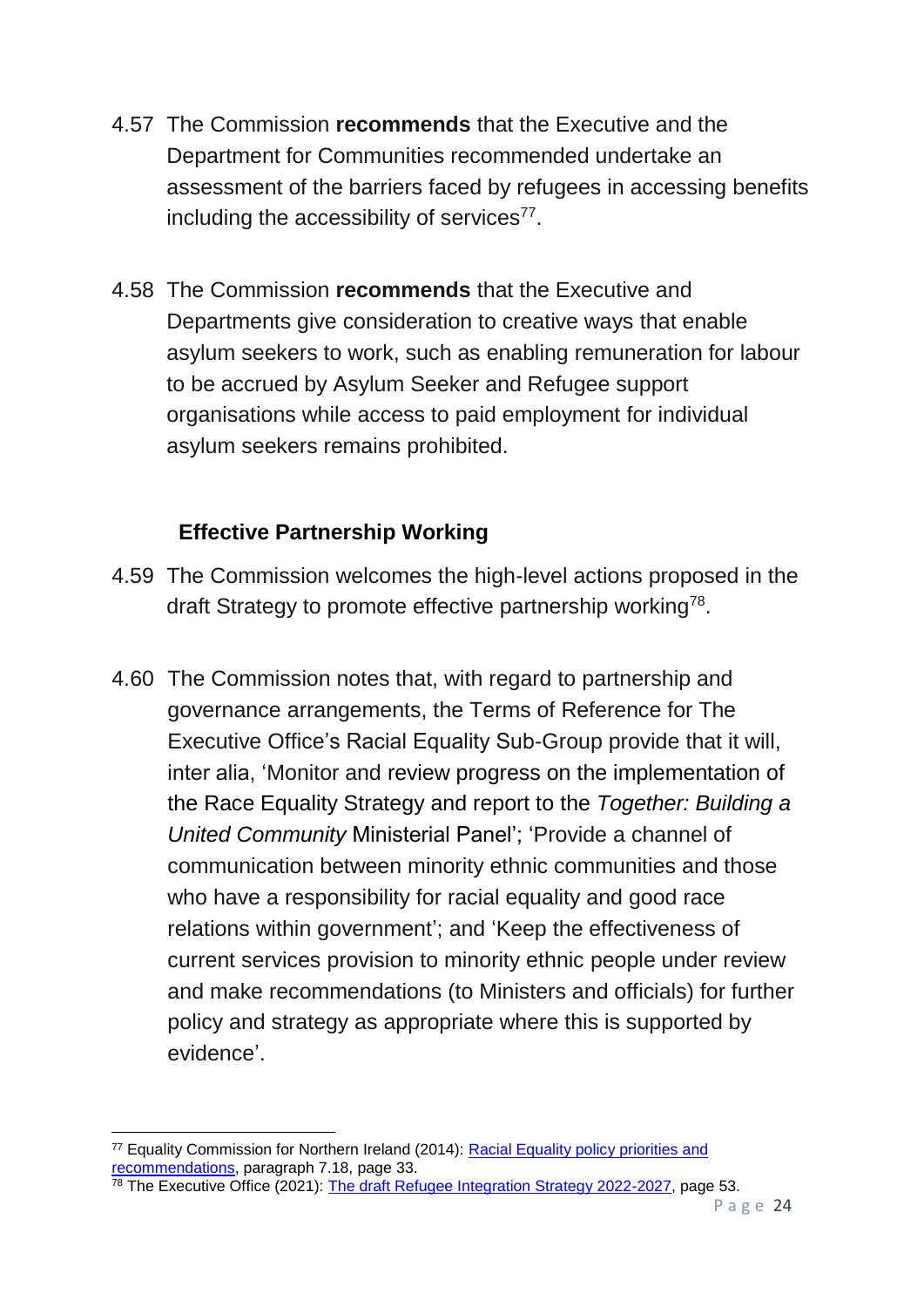- 4.61 The draft Refugee Integration Strategy sets out that 'The Strategic Planning Group (SPG) will monitor overall progress on implementation, chaired by TEO'79.
- 4.62 However, the draft Strategy does not specify a role for the TEO Racial Equality Sub-Group regarding either the provision of advice or oversight or communication with the sector, although refugee integration is clearly a sub-set of the Racial Equality Strategy given the latter's commitment to the development of a Refugee Integration Strategy<sup>80</sup>.
- 4.63 Nor does the draft Strategy, in the section addressing arrangements for monitoring and evaluation,<sup>81</sup> specify a formal role for the voluntary and community sector although acknowledging the value of partnership with the sector:

'The…sector's collective expertise spans health and social care, accommodation, integration and participation, legal rights, welfare and policy development. They can often offer a more trusting and trusted environment and an understanding of clients' problems as a result of their extensive experience and expertise'<sup>82</sup>.

4.64 One option to resolve the issue of joined-up and inclusive governance arrangements might be to establish a TEO Refugee and Asylum Seekers Thematic Group using a similar approach to that used to establish the Travellers Thematic Group i.e. drawing from the NGO structure that is currently co-ordinating the development of policy and provision<sup>83</sup>.

<sup>81</sup> The Executive Office (2021): [The draft Refugee Integration Strategy 2022-2027,](https://consultations.nidirect.gov.uk/teo/refugee-integration-strategy-for-northern-ireland/supporting_documents/Refugee%20Integration%20Strategy%20%20full%20Document.pdf) Section 7.

**<sup>.</sup>** <sup>79</sup> The Executive Office (2021): [The draft Refugee Integration Strategy 2022-2027,](https://consultations.nidirect.gov.uk/teo/refugee-integration-strategy-for-northern-ireland/supporting_documents/Refugee%20Integration%20Strategy%20%20full%20Document.pdf) page 54. 80The Executive Office (2015): [Racial Equality Strategy 2015-2025,](https://www.executiveoffice-ni.gov.uk/sites/default/files/publications/ofmdfm/racial-equality-strategy-2015-2025.pdf) para 1.15, as acknowledged in the Ministerial Foreword and at page 16 of the draft [Refugee Integration Strategy.](https://consultations.nidirect.gov.uk/teo/refugee-integration-strategy-for-northern-ireland/supporting_documents/Refugee%20Integration%20Strategy%20%20full%20Document.pdf)

<sup>82</sup> The Executive Office (2021): [The draft Refugee Integration Strategy 2022-2027,](https://consultations.nidirect.gov.uk/teo/refugee-integration-strategy-for-northern-ireland/supporting_documents/Refugee%20Integration%20Strategy%20%20full%20Document.pdf) page 35. <sup>83</sup> In the case of the TEO Travellers Thematic Group, its membership was initially drawn from the Public Health Agency Regional Travellers Forum. However, the Travellers Thematic Group has committed 'that it becomes Traveller-led and Traveller-owned. This is because TEO believes that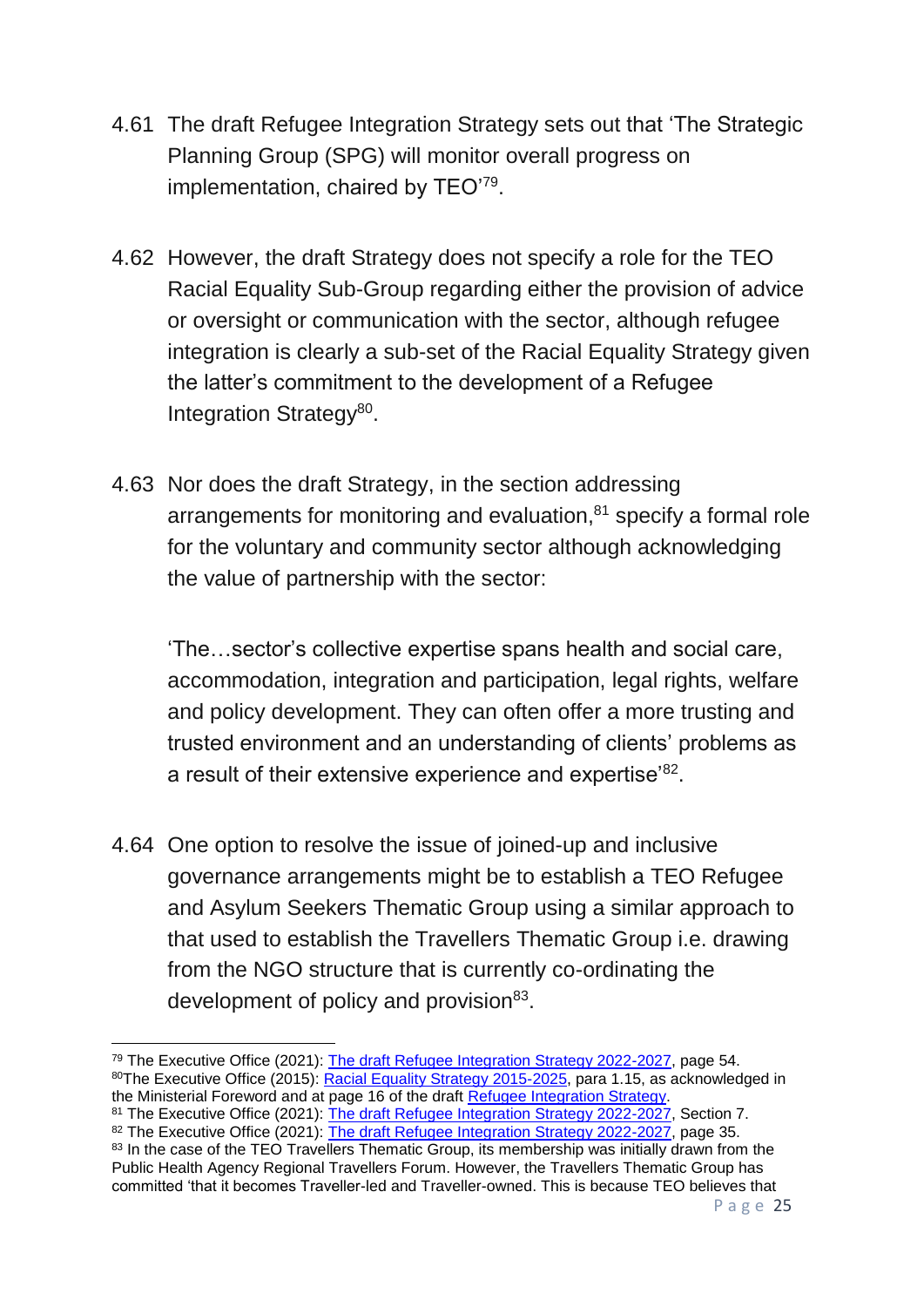- 4.65 In the context of Asylum Seekers and Refugees in Northern Ireland membership of such a Thematic Group could be drawn from the Refugee and Asylum Forum (an umbrella body that brings together most NGOs working to support asylum seekers and refugees, including representation from the NI Strategic Migration Partnership, and currently convened by the Law Centre N.I.) together with representatives of the newly formed group Voices of Asylum Seekers (which is comprised of asylum seekers themselves). Consideration should also be given to the effective representation of independent equality and human rights monitoring organisations in the membership of the Thematic Group.
- 4.66 The Refugee and Asylum Seekers Thematic Group could have a Terms of Reference which, in the same way as the ToR for the TEO Travellers Thematic Group, task it to provide advice and to hold to account the Strategic Planning Group in respect of its work to co-ordinate the implementation of the Strategy.
- 4.67 In parallel, a representative of the Refugee and Asylum Seeker Forum and a representative of the Voices of Asylum Seekers group could be invited to sit on the TEO Racial Equality Sub-Group in order to represent the sector.
- 4.68 The Commission **recommends** that The Executive Office give further consideration to how best to put in place effective governance, partnership and evaluation arrangements that are inclusive of all key stakeholders.

Travellers are the people who can best advise what steps are needed to enable individuals and families in Traveller communities to live as equal citizens in Northern Ireland and that they should speak for themselves directly to Government'.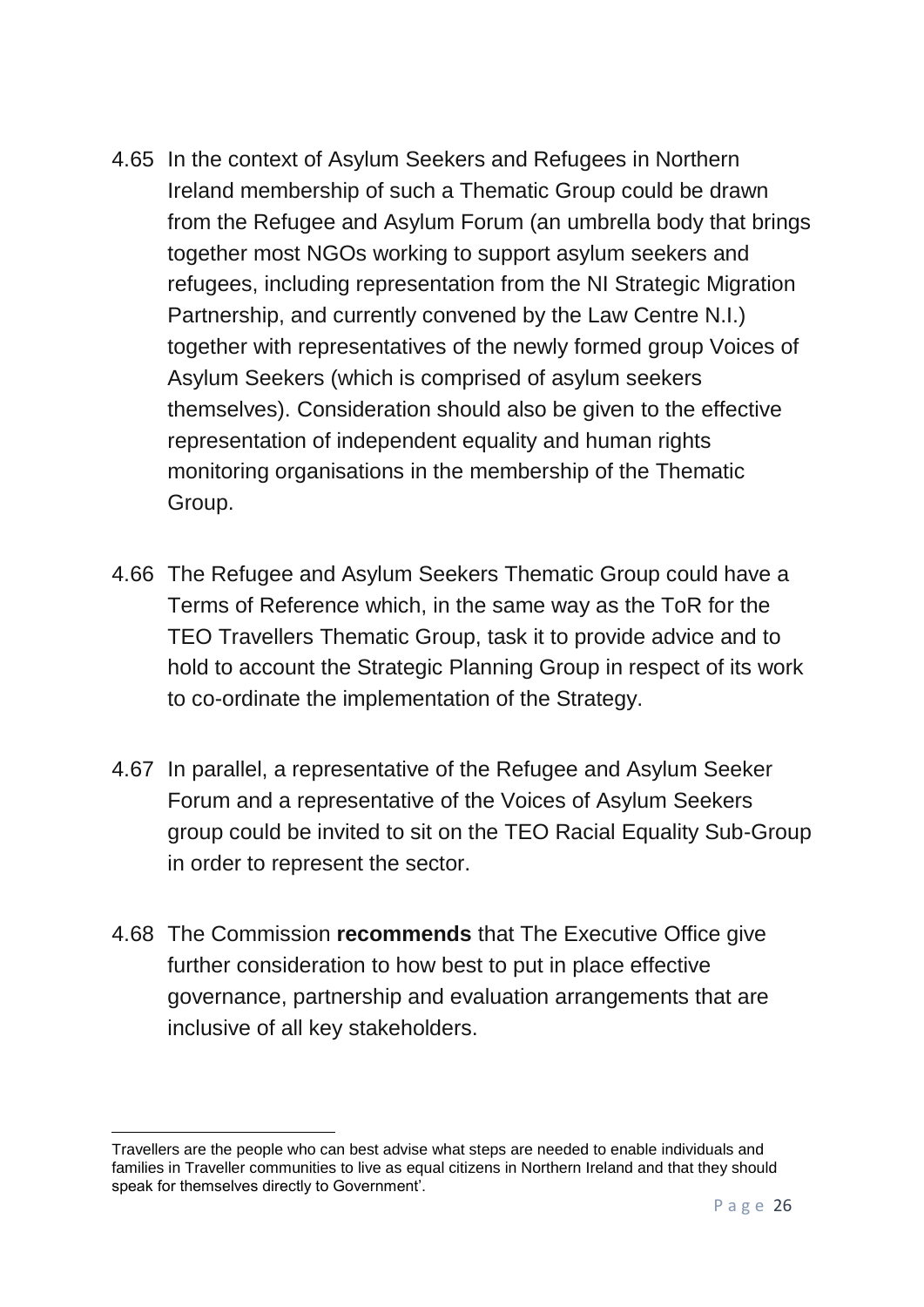#### **5 Monitoring and evaluation**

- 5.1 The Commission recommends the collection, monitoring and evaluation of appropriate data to ensure effective policy / service development and delivery and to fulfil obligations arising from Section 75 of the Northern Ireland Act 1998. The Commission recommends that the Executive and Department's ensure appropriate monitoring and evaluation are in place for the …Racial Equality Strategy and across all relevant policy areas (including those concerning asylum seekers and refugees) $84$ .
- 5.2 See also recommendations concerning effective partnership working at paragraphs 4.59-4.68 above..

### **6 Brexit and equality and human rights**

- 6.1 Following the UK's exit from the EU, the UK Government has committed under Article 2 of the Ireland/Northern Ireland Protocol to ensuring that certain equality and human rights in Northern Ireland will continue to be upheld after Brexit. Since 1 January 2021, the Equality Commission, together with the Northern Ireland Human Rights Commission, has been given additional powers and responsibilities, as the 'dedicated mechanism', to ensure that the UK Government's commitment under Article 2 of the Protocol is  $met^{85}$ .
- 6.2 Under Article 2(1) the UK Government has committed to ensuring there is no diminution of rights, safeguards and equality of

**<sup>.</sup>** 84 Equality Commission for Northern Ireland (2014): Racial Equality policy priorities and [recommendations,](https://www.equalityni.org/ECNI/media/ECNI/Publications/Delivering%20Equality/RacialEquality_PolicyPosition2014.pdf) paragraph 10.3, pages 41-42. The Commission has noted that 'with the current absence of robust, reliable statistical or administrative analysis, significant gaps exist in the knowledge base' and that 'any impact on outcomes for people of ethnic minority backgrounds is unclear as data is required to demonstrate the policy effectiveness'. Source: Joseph Rowntree Foundation (2013): [Poverty and Ethnicity in Northern Ireland,](https://www.jrf.org.uk/report/poverty-and-ethnicity-northern-ireland) pages 9 and 22.

<sup>85</sup> Schedule 3 of the European Union (Withdrawal Agreement) Act 2020 amended the Northern Ireland Act 1998 to confer these additional powers on the Commission – to monitor, advise, report on and enforce the UK's adherence to its commitment.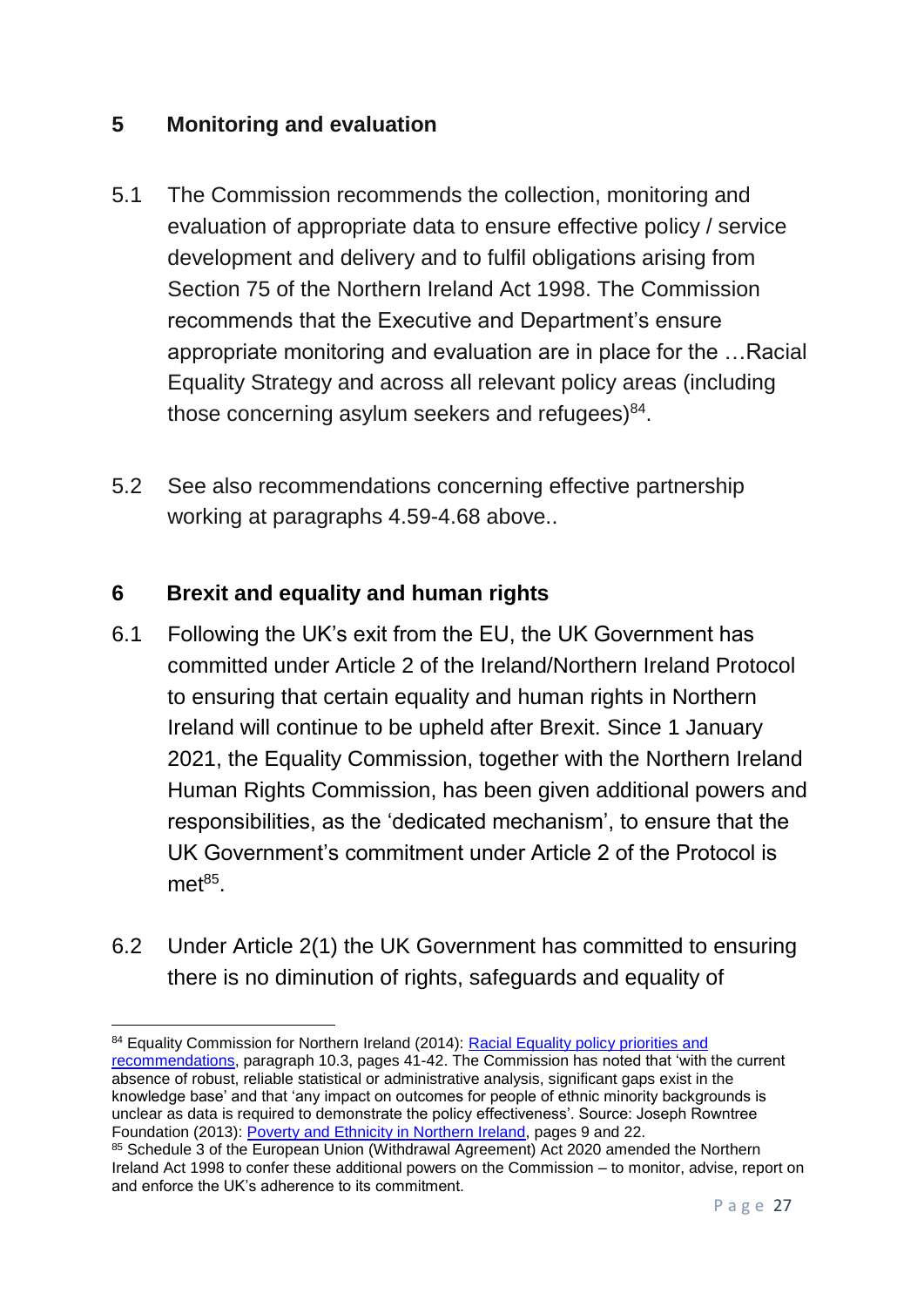opportunity protections and provisions as set out in the relevant part of the Belfast (Good Friday) Agreement. There is also a commitment to ensuring that some of Northern Ireland's equality laws will keep pace with any changes the EU may make to amend or replace the EU equality laws, set out in Annex 1 to the Protocol<sup>8687</sup>.

- 6.3 Significantly, neither the Northern Ireland Assembly, nor the Northern Ireland Executive, can act in a way that is incompatible with the UK Government's commitment. If they do, those actions can be challenged in courts, by way of judicial review proceedings.
- 6.4 This commitment therefore has significant implications for the work of the NI Assembly, Executive Ministers and departments, including as they develop, consult on, and introduce new legislation. They must ensure that this legislation complies with the UK Government's commitment under the Protocol.
- 6.5 The Commission recommends that The Executive Office should include within the Refugee Integration Strategy both a reference and commitment to the UK Government's obligations under Article 2 of the Ireland/Northern Ireland Protocol, including the keeping pace commitment in relation to the EU equality Directives at Annex 1 of the Protocol**.**
- 6.6 In taking forward, pursuant to this strategy, we recommend that the Northern Ireland Executive and departments, including The

<sup>1</sup> 86 Ireland/Northern Ireland Protocol Annex 1 Directives: Gender Goods and Services Directive [\(Gender\):](https://eur-lex.europa.eu/legal-content/EN/TXT/?uri=celex%3A32004L0113) Directive 2004/113/EC of 13 December 2004, [Recast Directive \(Gender\):](https://eur-lex.europa.eu/legal-content/EN/TXT/?uri=celex%3A32006L0054) Directive 2006/54/EC of the European Parliament and of the Council of 5 July 2006, Race Equality Directive [\(Race\):](https://eur-lex.europa.eu/legal-content/EN/TXT/?uri=CELEX%3A32000L0043) Directive 2000/43/EC of 29 June 2000, [Framework Directive \(religion and belief; age; sexual](https://eur-lex.europa.eu/legal-content/EN/TXT/HTML/?uri=CELEX:32000L0078&from=EN)  [orientation; and disability\):](https://eur-lex.europa.eu/legal-content/EN/TXT/HTML/?uri=CELEX:32000L0078&from=EN) Directive 2000/78/EC of 27 November 2000, [Equal Treatment Directive:](https://eur-lex.europa.eu/legal-content/EN/TXT/?uri=celex%3A32010L0041)  [Self-employment \(Gender\):](https://eur-lex.europa.eu/legal-content/EN/TXT/?uri=celex%3A32010L0041) Directive 2010/41/EU of the European Parliament and of the Council of 7 July 2010, [Equal Treatment Directive: Social security \(Gender\):](https://eur-lex.europa.eu/legal-content/EN/ALL/?uri=celex%3A31979L0007) Directive 79/7/EEC of 19 December 1978.

<sup>&</sup>lt;sup>87</sup> In addition, UK courts when considering the interpretation of any of the equality directives listed in Annex 1, including the Race Directive, must do so in conformity with any relevant case law of the Court of Justice of the EU (CJEU). UK Government, [Explainer Document:](https://www.gov.uk/government/publications/protocol-on-irelandnorthern-ireland-article-2) UK Government commitment to "no diminution of rights, safeguards and equality of opportunity" in Northern Ireland, 7 August 2020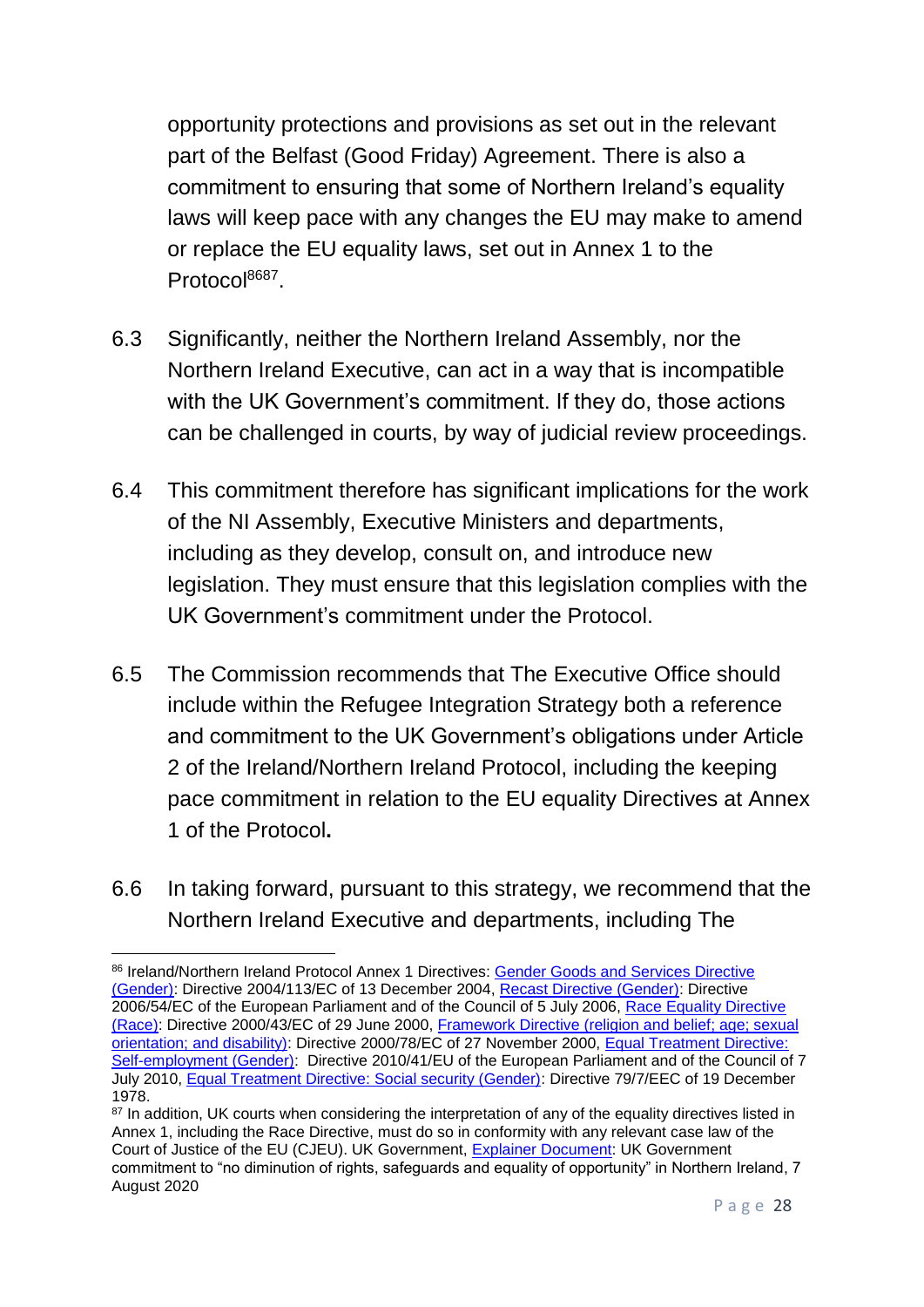Executive Office ensures that at all stages of policy and legislative development and reform in the area of refugee and asylum seeker integration there is consideration of, and compliance with, Article 2 obligations. Any draft legislation, arising from the strategy, should also make clear in its Explanatory Memorandum what consideration has been given to Article 2 considerations.

- 6.7 Those aspects of the strategy that deal with education and training (outcome 1), housing (outcome 2), access to goods and services (outcome 3) and employability and welfare (outcome 4) are relevant to the Protocol Article 2 Annex 1 Directives that relate to non-discrimination, particularly those relating to race<sup>88</sup>, gender<sup>89</sup> and employment<sup>90</sup>.
- 6.8 Therefore, the Northern Ireland Executive and departments, including The Executive Office should ensure that any legislative developments progressed under this strategy do not reduce the equality and human rights protected within the scope of Article 2, including those rights within the Annex 1 Directives, contrary to the UK Government commitment under Article 2. In addition, the Northern Ireland Executive and departments, including The Executive Office should ensure Northern Ireland law keeps pace with any changes by the EU to the Annex 1 EU equality Directives in the Protocol, including ensuring conformity with current and

**.** 

<sup>89</sup> [Gender Goods and Services Directive \(Gender\): Directive 2004/113/EC of 13 December](https://eur-lex.europa.eu/legal-content/EN/TXT/?uri=celex%3A32004L0113)  [2004](https://eur-lex.europa.eu/legal-content/EN/TXT/?uri=celex%3A32004L0113) implementing the principle of equal treatment between men and women in the access to and supply of goods and services; Recast Directive (Gender): Directive 2006/54/EC of the European [Parliament and of the Council of 5 July 2006](https://eur-lex.europa.eu/legal-content/EN/TXT/?uri=celex%3A32006L0054) on the implementation of the principle of equal opportunities and equal treatment of men and women in matters of employment and occupation (recast); and [Equal Treatment Directive: Social security \(Gender\): Directive 79/7/EEC of 19 December](https://eur-lex.europa.eu/legal-content/EN/ALL/?uri=celex%3A31979L0007)  [1978](https://eur-lex.europa.eu/legal-content/EN/ALL/?uri=celex%3A31979L0007) on the progressive implementation of the principle of equal treatment for men and women in matters of social security

<sup>88</sup> [Council Directive 2000/43/EC](https://eur-lex.europa.eu/legal-content/EN/TXT/?uri=celex%3A32000L0043) of 29 June 2000 implementing the principle of equal treatment between persons irrespective of racial or ethnic origin contains discrimination protections within a number of fields covered by the strategy, including employment, education, training, social protection, including social security and healthcare, housing and access to service

<sup>90</sup> Framework Directive (religion and belief; age; sexual orientation; and disability): Directive [2000/78/EC of 27 November 2000](https://eur-lex.europa.eu/legal-content/EN/TXT/HTML/?uri=CELEX:32000L0078&from=EN) establishing a general framework for equal treatment in employment and occupation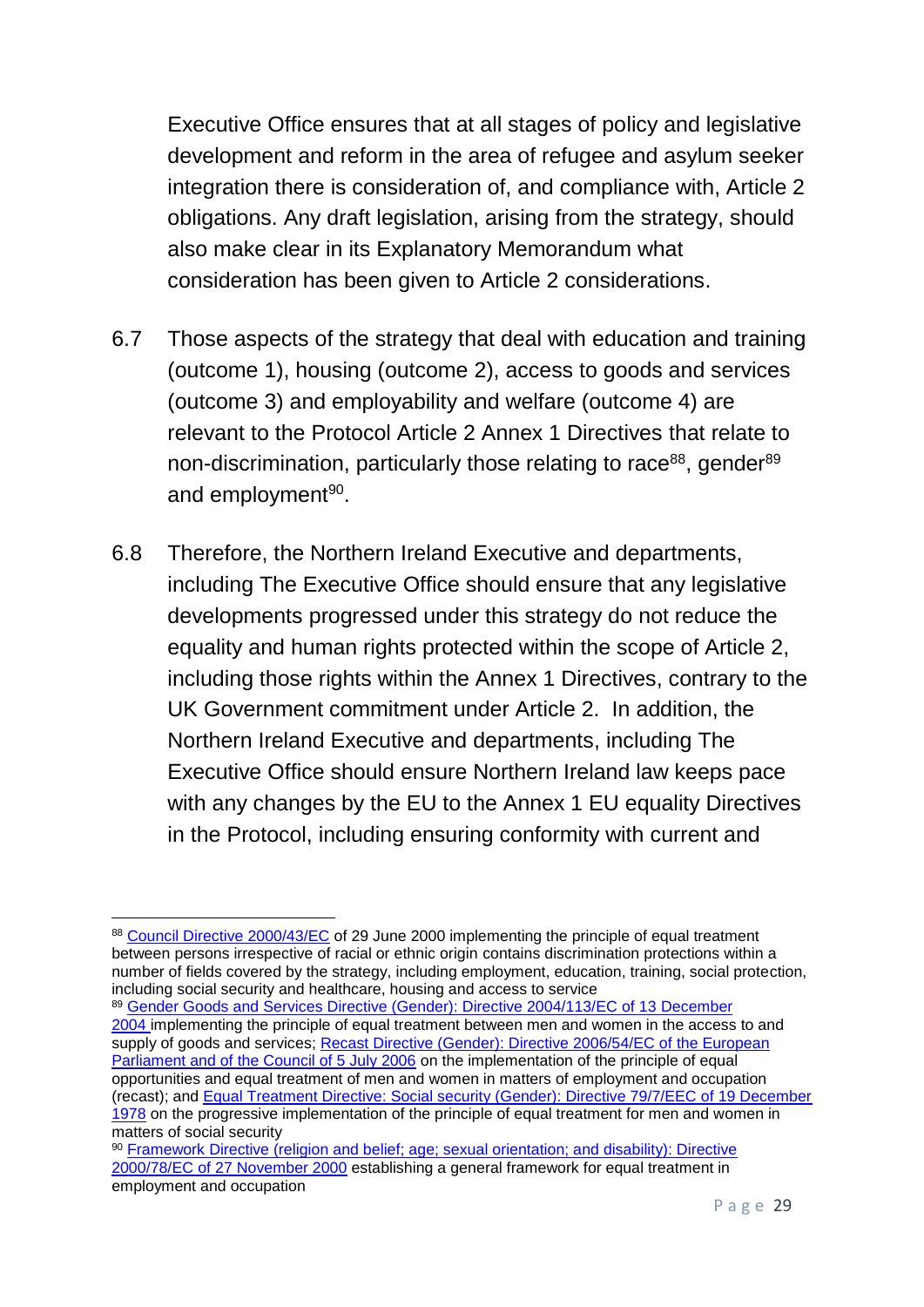future Court of Justice of the European Union (CJEU) decisions relating to those Directives that enhance equality protections<sup>91</sup>

- 6.9 The Commission would also like to highlight the relevance of the EU Victims' Directive and the EU Anti- Trafficking Directive in relation to the development of the strategy and in the context of Article 2 considerations.
- 6.10 The Victims' Directive<sup>92</sup> establishes minimum standards and obligations on the rights, support and protection of victims of crime. These rights apply to all people who fall victim to crime, regardless of nationality. This Directive is relevant to the draft strategy in relation to the rights of victims of human trafficking, torture and hate crime.
- 6.11 The Northern Ireland Office, in its 2020 Explainer Document<sup>93</sup> makes it clear that the Victims' Directive falls within the scope of the Protocol's Article 2 non-diminution principle. Therefore, the Northern Ireland Executive and departments, including the Executive Office should ensure that any legislative developments progressed under this strategy do not reduce the rights of victims under the Victims Directive in a manner that is contrary to the UK Government commitment under Article 2 of the Protocol.
- 6.12 Further, the EU Anti-Trafficking Directive<sup>94</sup> is the fundamental EU legislative act addressing human trafficking. Provisions within the Directive relating to assistance and support for victims of trafficking, including children, are relevant to the strategy's

92 [Directive 2012/29/EU](https://eur-lex.europa.eu/legal-content/EN/TXT/?uri=celex%3A32012L0029) establishing minimum standards on the rights, support and protection of victims of crime. The Department for Justice in Northern Ireland have implemented the EU Directive via the [Victim Charter \(Justice Act \(Northern Ireland\) 2015\) Order 2015](https://www.gov.uk/government/publications/criminal-investigation/hmrc-responsibilities-for-standards-on-the-rights-support-and-protections-of-victims-of-crime-eu-victims-directive-201229eu)

93 UK Government, [Explainer Document:](https://www.gov.uk/government/publications/protocol-on-irelandnorthern-ireland-article-2) UK Government commitment to "no diminution of rights, safeguards and equality of opportunity" in Northern Ireland, 7 August 2020

<sup>1</sup> 91 The Northern Ireland Office has, in its 2020 Explainer Document, stated that when a UK Court is considering the interpretation of any of the directives listed in Annex 1, this will be done in conformity with any relevant case law of the CJEU

<sup>&</sup>lt;sup>94</sup> [DIRECTIVE 2011/36/EU](https://eur-lex.europa.eu/legal-content/en/TXT/?uri=CELEX%3A32011L0036) OF THE EUROPEAN PARLIAMENT AND OF THE COUNCIL of 5 April 2011 on preventing and combating trafficking in human beings and protecting its victims, and replacing Council Framework Decision 2002/629/JHA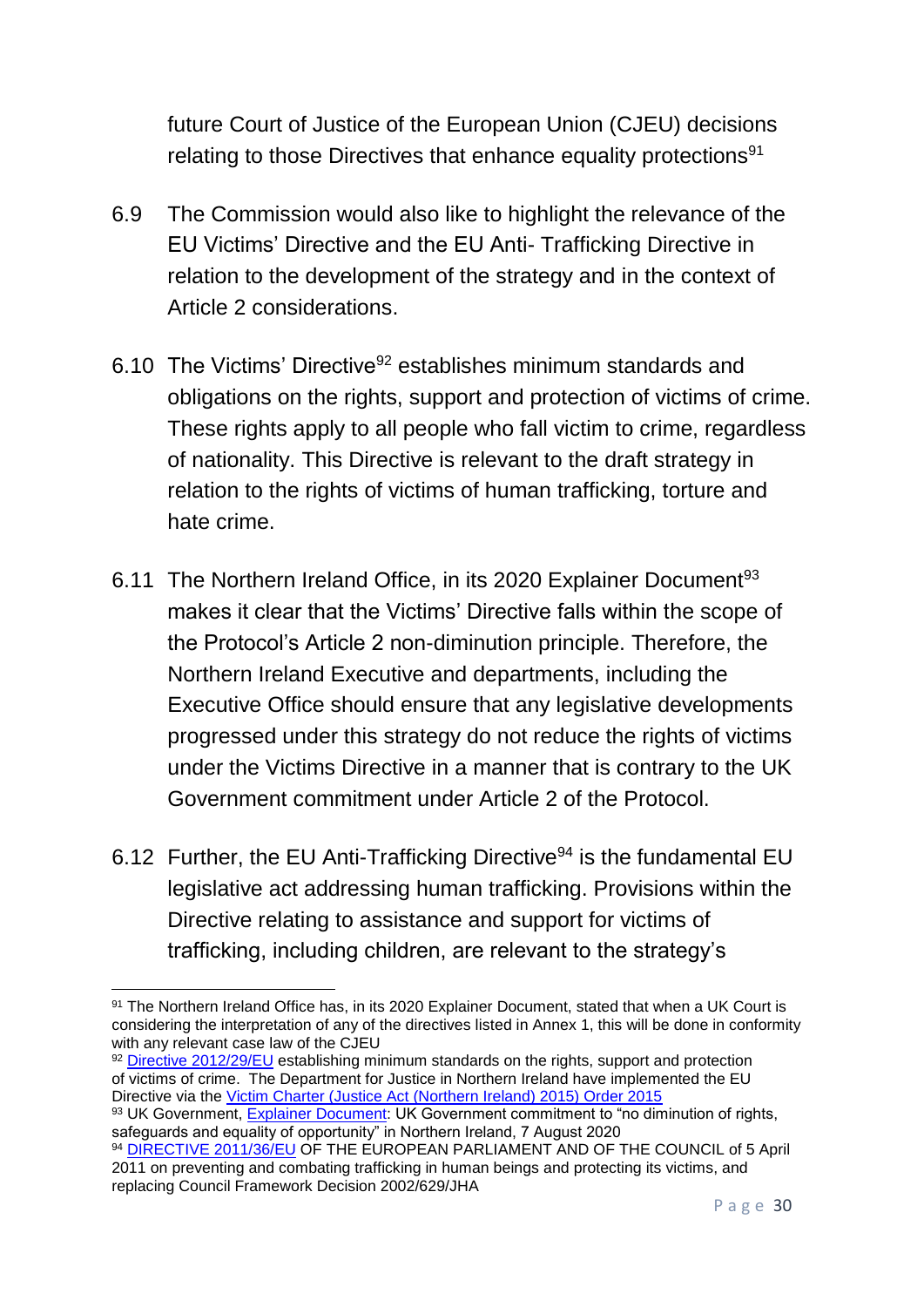approach to protecting the most vulnerable (Outcome 2).The Commission considers that the Anti-Trafficking Directive falls within the scope of Article 2 because it protects a subset of victims in Northern Ireland<sup>95</sup>. Therefore, the Northern Ireland Executive and departments, including The Executive Office, should ensure that any legislative developments progressed under this strategy do not reduce the rights of trafficked victims under the Trafficking Directive in a manner that is contrary to the UK Government's commitment under Article 2 of the Protocol.

- 6.13 The Commission has recently raised concerns with the Home Office regarding the increased risk of racial profiling of black and minority people and migrant people relating to the proposed Electronic Travel Authorisation (ETA) requirements in the Nationality and Borders Bill and the new Common Travel Area (CTA) guidance issued by the Home Office in October 2021. While we understand that immigration is a reserved matter, the Northern Ireland Executive and departments, including The Executive Office should consider what additional measures could be taken, including via, the Refugee Integration Strategy to ensure that there are not increased instances of racial profiling of refugee and asylum seekers, in the context of cross border travel and accessing cross border services.
- 6.14 The Commission recognises that the draft strategy refers to the provision of legal advice to those navigating the asylum system and also the development of resources to outline rights and entitlements of asylum seekers (outcome 3).
- 6.15 We recommend that those providing advice and those resources make clear to recipients the rights of individuals under both equality legislation and in relation to alleging a breach of Article 2. The Commission refers you to our 'Your rights' publication on

**<sup>.</sup>** 95 See Joint NIHRC / ECNI Briefing Paper on the Modern Slavery and Human Trafficking and [Electronic Travel Authorisation provisions in the Nationality](https://www.equalityni.org/ECNI/media/ECNI/Publications/Delivering%20Equality/DMU/DMU-HoLSubmission-NationalityBordersBill.pdf?ext=.pdf) and Borders Bill. Paras 3.2. p6.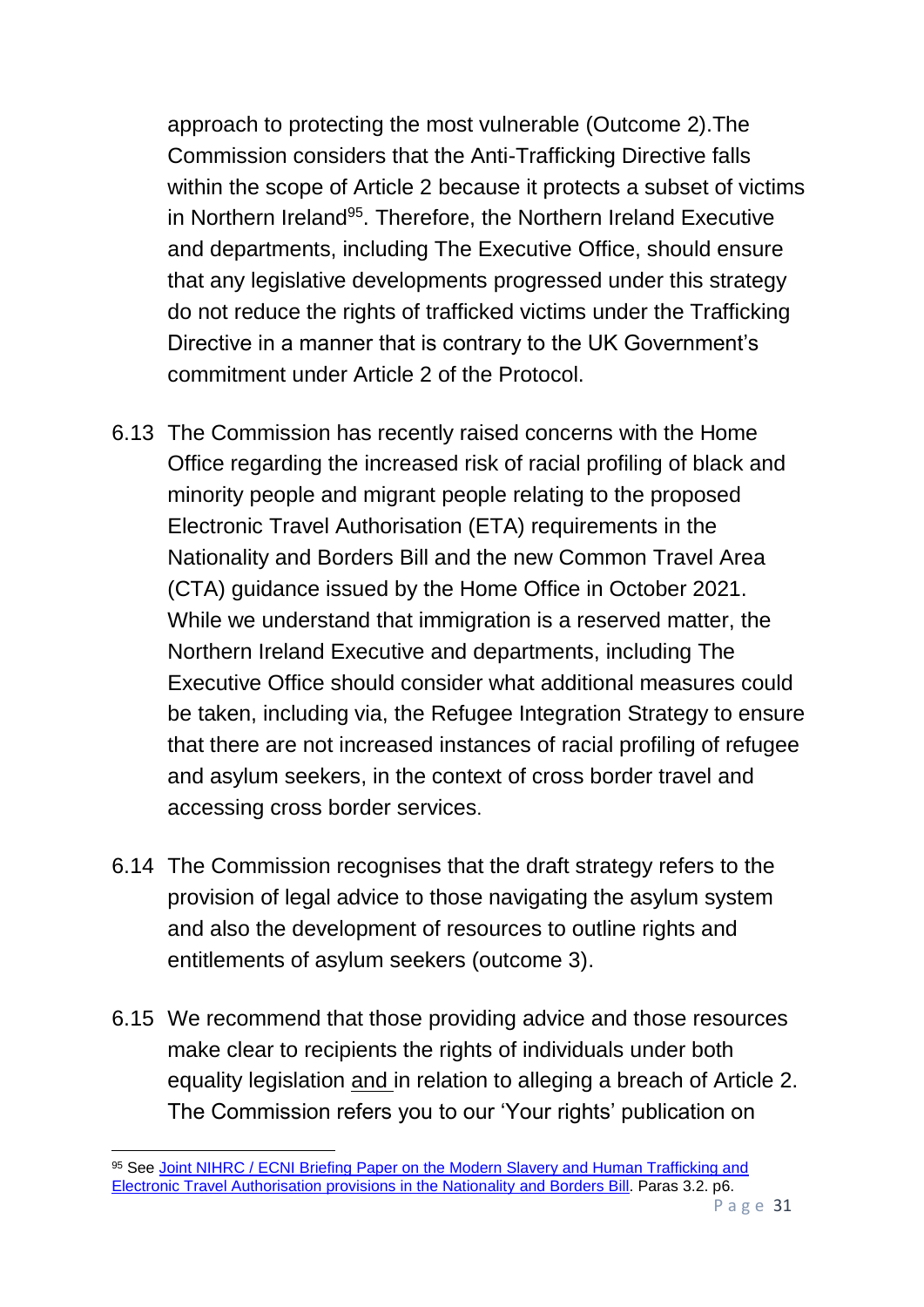challenging a breach of the UK Government's commitment under the Ireland/Northern Ireland Protocol Article 2(1) of the Protocol, available [here.](https://www.equalityni.org/brexit)

**Equality Commission for Northern Ireland**

21 February 2022

## **Annex A:**

**.** 

# **Equality Commission Racial Equality Policy Priorities and Recommendations concerning Asylum Seekers and Refugees<sup>96</sup>**

- 1) We recommend that the Executive takes appropriate action to support integration and foster community cohesion through both the revised RES and United Community strategies. We also recommend that the Executive undertakes a range of initiatives aimed at encouraging migrants, asylum seekers and refugees to take an active role in political and public life.
- 2) The Commission also recommends that the Executive considers the findings of the Leveson report with regards to 'discriminatory, sensational or unbalanced reporting in relation to ethnic minorities, immigrants and/or asylum seekers' and takes relevant action to ensure appropriate media reporting in Northern Ireland<sup>97</sup>.

<sup>96</sup> Equality Commission for Northern Ireland (2014): Racial Equality Policy Priorities and [Recommendations](https://www.equalityni.org/ECNI/media/ECNI/Publications/Delivering%20Equality/RacialEquality_PolicyPosition2014.pdf)

 $\frac{97}{97}$  In November 2012 the Leveson report into press standards found that 'when assessed as a whole, the evidence of discriminatory, sensational or unbalanced reporting in relation to ethnic minorities, immigrants and/or asylum seekers, is concerning'. Source: Leveson (2012): [An Inquiry into the](https://assets.publishing.service.gov.uk/government/uploads/system/uploads/attachment_data/file/270941/0780_ii.pdf)  [culture, practices and ethnics of the Press,](https://assets.publishing.service.gov.uk/government/uploads/system/uploads/attachment_data/file/270941/0780_ii.pdf) Chapter 6, para 8.51.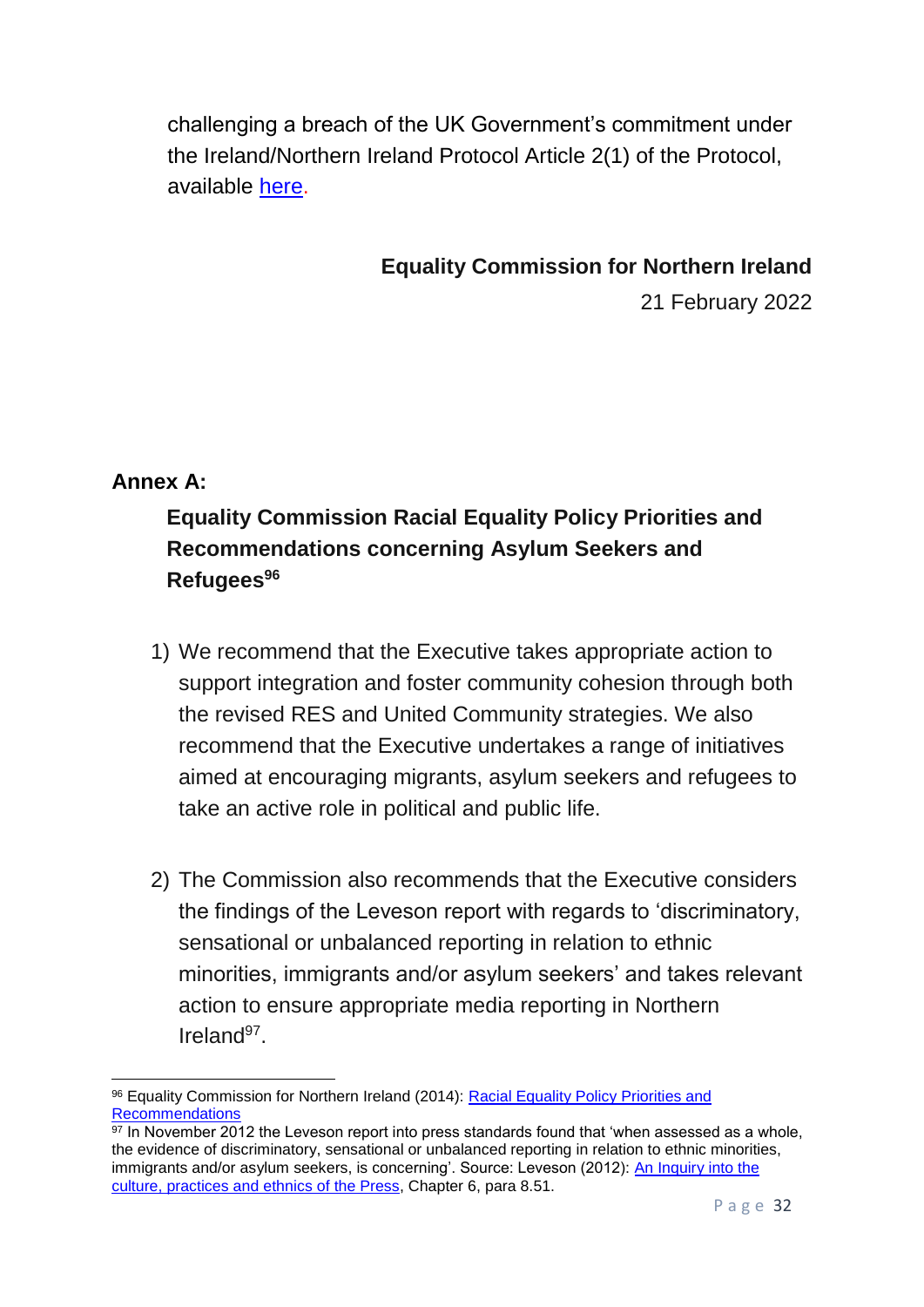- 3) With regard to providing appropriate support for newcomer children, we recommend that the Executive and DE work with the Intercultural Service to understand and improve the experiences of and outcomes for newcomer (including asylum seeker) children, including identifying and addressing any attainment differentials; assessing educational needs; reviewing the effectiveness of current English as an Additional Language (EAL) support; identifying appropriate strategies to support the teaching of newcomer pupils through the development of effective newcomer pupil programs and the provision of accessible information on the education system in Northern Ireland.
- 4) We also recommend that the Department of Education take steps to promote development of the first language competence of newcomer pupils<sup>98</sup> and assist schools in making effective use of dual language resources to help learners access the curriculum<sup>99</sup>.
- 5) It is recommended that the Department of Education identifies and addresses the complex emotional, educational and social needs of asylum seeking and refugee children.<sup>100</sup>

Research has also highlighted that stereotypical representations of Africans in charity campaigns, 'ostracises many new communities and reinforces the perception of them as on the periphery of society in Northern Ireland' Source: Afro-Caribbean Support Organisation NI (2012): African Images and their impact on public perception.

<sup>98</sup> In developing its approach DE should seek to incorporate learning from projects such as the GCSE Family Language Project in England, which allows primary children whose first language is not English to study for a GCSE in their mother tongue, alongside a parent or other adult family member. 99 Her Majesty's Inspectorate of Education in Scotland (2009): Count Us In: Meeting the needs of [children and young people newly arrived in Scotland.](https://www.naldic.org.uk/Resources/NALDIC/Teaching%20and%20Learning/cuimnnus_tcm4-618947.pdf)

<sup>&</sup>lt;sup>100</sup> The Commission highlighted the complex challenges facing young refugees and asylum seekers in the education system. Refugee and asylum seeking children often have very limited English Language skills and may have experienced trauma and other serious stresses before coming to Northern Ireland. Accessing second level education can also be problematic for those aged almost or over 16. The Commission noted that the National Children's Bureau has revealed that 'for such young people it is very difficult to get a school place and sometimes virtually impossible unless the young person had 'high exam results from their country of origin' or 'exceptionally good spoken English'. Source: National Children's Bureau (2010): New to Northern Ireland - [A study of the issues faced by](https://www.ncb.org.uk/sites/default/files/uploads/files/17%2520ntni_web_final.pdf)  [migrant, asylum seeking and refugee](https://www.ncb.org.uk/sites/default/files/uploads/files/17%2520ntni_web_final.pdf) children in Northern Ireland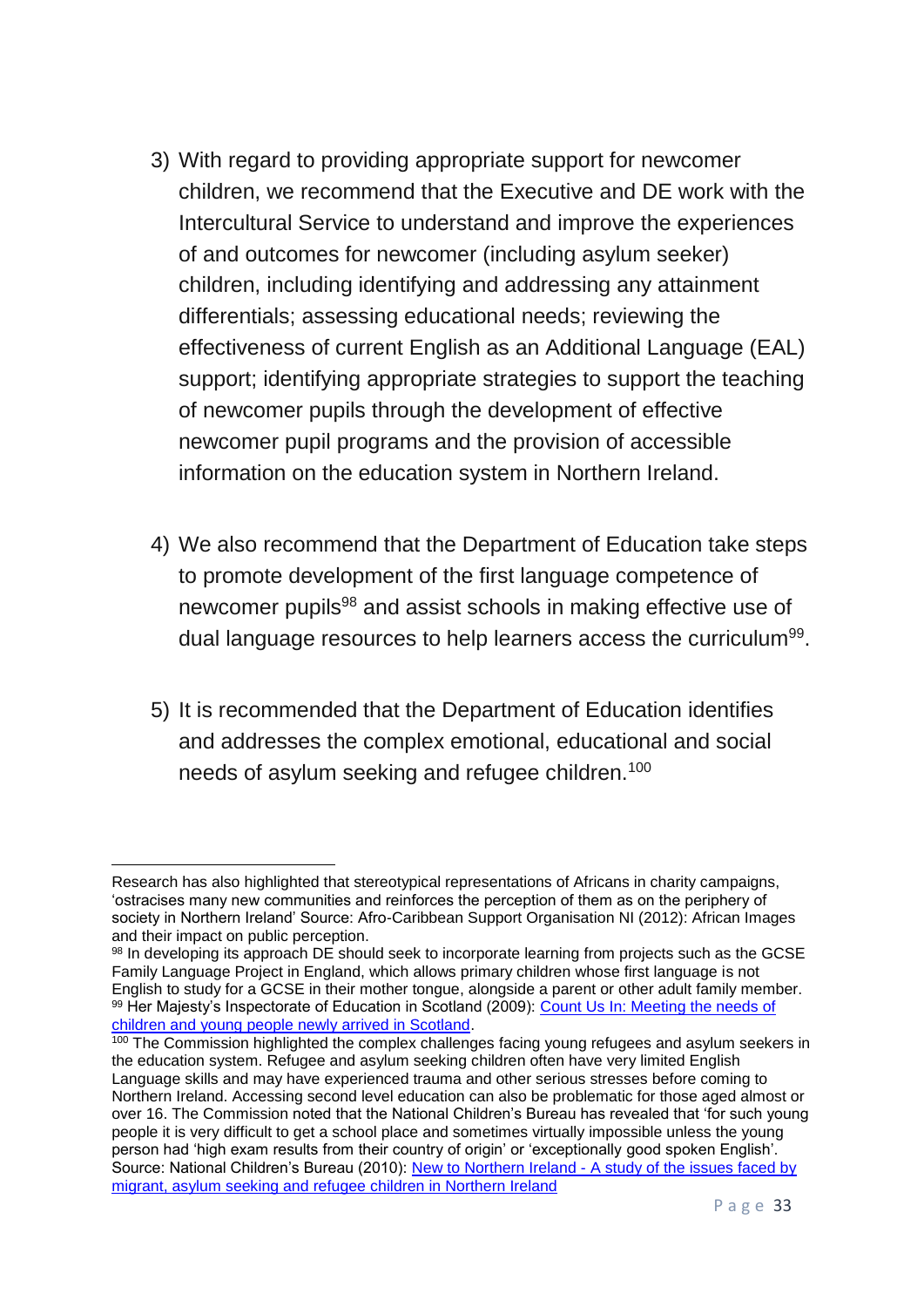- 6) As part of a broader integration strategy, the Commission recommends that the OFMDFM increases access to employment and volunteering opportunities for refugees and ensures that employability strategies and mainstream services benefit and are accessible for, refugee users. It is also recommended that the Department broaden the range of volunteering experiences for asylum seekers.<sup>101</sup>
- 7) It is recommended that The Executive Office takes the lead for 'coordinating the government's strategic policy response to the needs of all asylum seekers and refugees in Northern Ireland'<sup>102</sup> as part of a broader Refugee Integration Strategy. The Strategy should take account of the need to provide support and advice to asylum seekers who are either in emergency accommodation provided by NASS support, are otherwise pursuing an application for NASS support, are receiving NASS support, or have recently received a decision and need support to move on $103104$ .
- 8) As part of a Refugee Integration Strategy, it is also recommended that the Department of Health: identifies and addresses the specific disadvantages faced by refugees in obtaining and accessing appropriate services (including mental health services); ensures that the needs of asylum seekers and refugees taken into account in the planning, commissioning and delivery of

<sup>&</sup>lt;sup>101</sup> The Commission has highlighted that the critical issue for asylum seekers was exclusion from the labour market while awaiting a decision from the Home Office on their refugee application. Source: McGovern, J., Meas, W. H. and Webb, M. A. (2011): Supporting Refugee and Asylum Seeking Families Living in Northern Ireland. Belfast: Barnardos Northern Ireland.

<sup>102</sup> McVeigh, R. (2002) Refugees and asylum seekers in Northern Ireland: A place of refuge, page 27 (Belfast: Refugee Action Group)

 $103$  Harvey, C and Ward, M. (2001): No welcome here? Asylum Seekers and refugees in Ireland and Britain, page 14 (Belfast: Democratic Dialogue).

<sup>&</sup>lt;sup>104</sup> The Commission has noted that asylum seekers who are granted refugee status have 28 days to leave their accommodation, giving them very little time to find suitable alternative housing and that the ability of refugees to find housing in the private rented sector is often limited by difficulties in providing deposits or a suitable guarantor.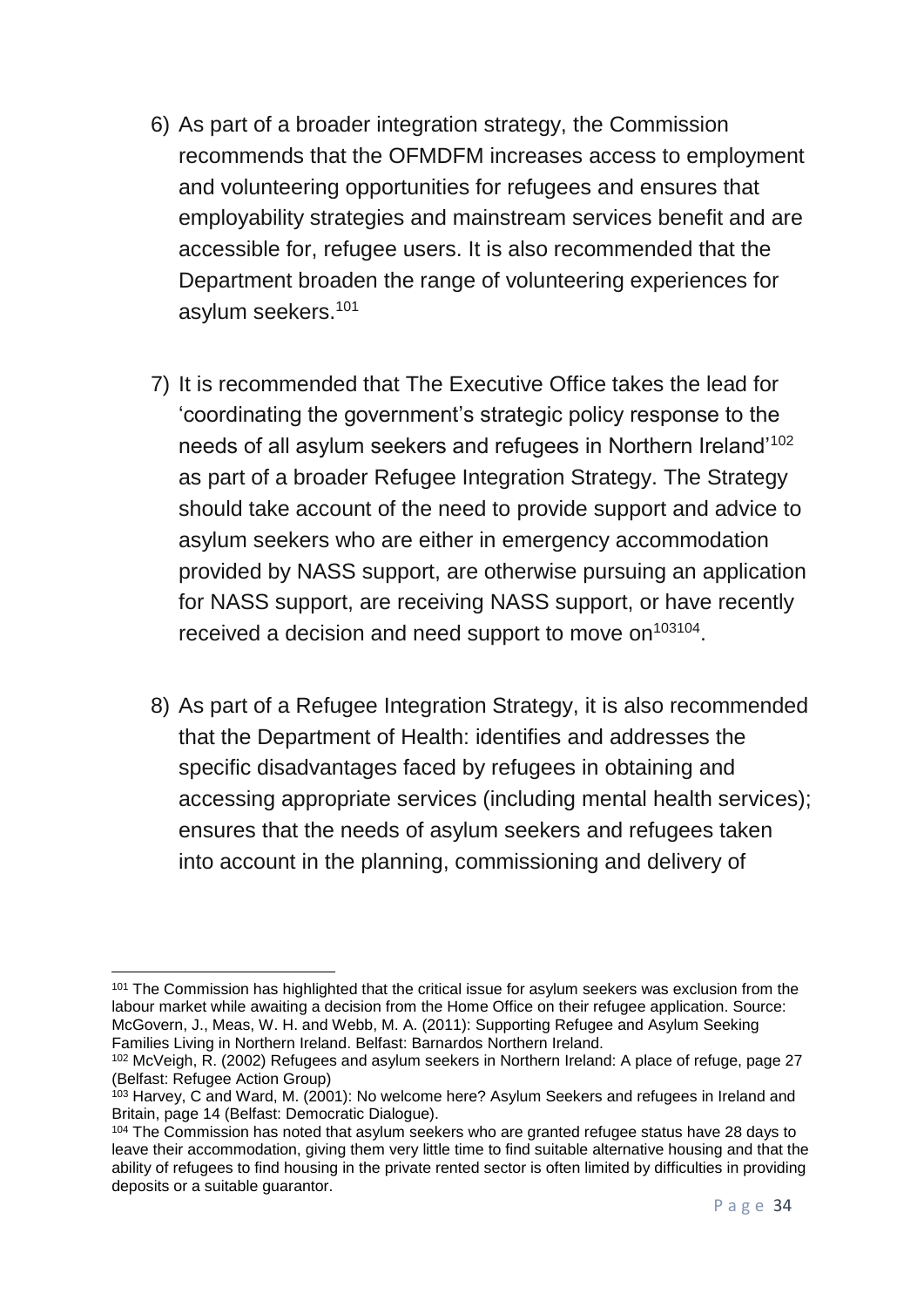services; and supports asylum seekers and refugees to understand their rights and entitlements to healthcare<sup>105</sup>.

- 9) The Commission recommends that the UK government undertake a review of the asylum system to ensure any problems are addressed during transition from one form of public support to another and ensures that asylum seekers receive appropriate support from arrival until voluntary departure or compulsory removal from the UK.
- 10) The Commission also recommends that the Executive and relevant Departments ensure that first tier generalist advice, including access to the services of an interpreter, is available for those…impacted on by the changes to the welfare system and that the application process is accessible, particularly to those who live in rural areas. It is also recommended that Departments develop clearer guidance training for decision makers with regard to applications from refugees.
- 11) It is recommended that there is an assessment of the barriers faced by…refugees in accessing benefits including the accessibility of services.
- 12) The Commission recommends the collection, monitoring and evaluation of appropriate data to ensure effective policy / service development and delivery and to fulfil obligations arising from Section 75 of the Northern Ireland Act 1998. The Commission

<sup>105</sup> The Commission noted that in relation to asylum seekers and refugees, research on the experiences of the Horn of Africa community in Belfast found 'striking' evidence of the 'impact of the experience of conflict, displacement and migration on mental health and low uptake of mental health services'. Source: Institute of Conflict Research (2012): [The Horn of Africa Community in Belfast -](https://hapani.org/site/wp-content/uploads/2020/03/The-Horn-of-Africa-Community-in-Belfast-A-Needs-Assessment-April-2012.compressed.pdf) A [Needs Assessment,](https://hapani.org/site/wp-content/uploads/2020/03/The-Horn-of-Africa-Community-in-Belfast-A-Needs-Assessment-April-2012.compressed.pdf) page 22. The mental health organisation MIND, has also identified that the language barrier, cultural differences, a lack of clarity around health care entitlements and gaps in service provision, can exacerbate existing mental health conditions and can often lead to asylum seekers and refugees becoming further excluded and marginalised within society. Source: MIND (2009): A civilised society - [Mental Health Provision for Refugees and Asylum Seekers in England](https://www.mind.org.uk/media-a/4399/a-civilised-society.pdf)  [and Wales](https://www.mind.org.uk/media-a/4399/a-civilised-society.pdf)